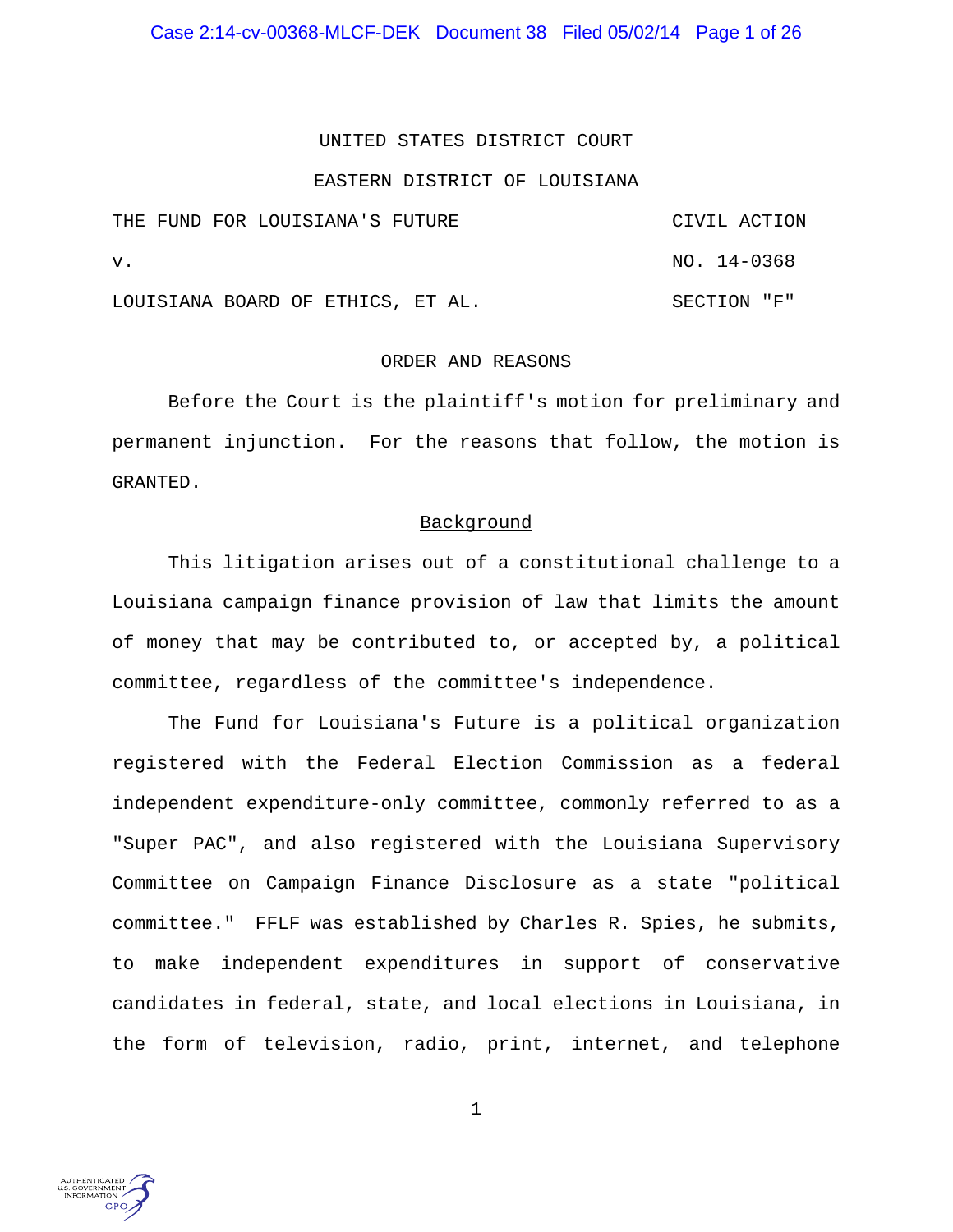# Case 2:14-cv-00368-MLCF-DEK Document 38 Filed 05/02/14 Page 2 of 26

advertisements. Mr. Spies swears that FFLF does not and will not make contributions to, or coordinated expenditures on behalf of, candidates or political party committees; that all decisions concerning expenditures of FFLF's funds are made independent of any candidate, campaign, party committee, or their agents.<sup>1</sup> FFLF wants to solicit and accept contributions in amounts greater than \$100,000 per person so that it can make independent expenditures to support Louisiana state and local candidates; it alleges that it would do so but for Louisiana's statutory prohibition on (and penalties for) soliciting and accepting such contributions that exceed \$100,000 every four years. $^2$ 

FFLF filed a complaint for declaratory and injunctive relief against the Louisiana Board of Ethics and its members: it seeks (a) a declaration that the \$100,000 contribution limit contained in La.R.S. 18:1505.2(K) is unconstitutional as applied to committees like FFLF that engage only in independent expenditures; and (b) preliminary and permanent injunctions enjoining the defendants from enforcing La.R.S. 18:1505.2(K) as applied to contributions to political committees that make only independent expenditures; and

<sup>&</sup>lt;sup>1</sup>FFLF submits Spies' declaration in support of its allegation that FFLF is an independent expenditure-only committee. Defendants question FFLF's independence, but in a perfunctory way.

 $^{2}$ FFLF specifies that, in fact, at least one prospective donor, Donald T. Bollinger, wants to contribute at least \$125,000 right now, but he cannot do so in light of Louisiana's contribution cap.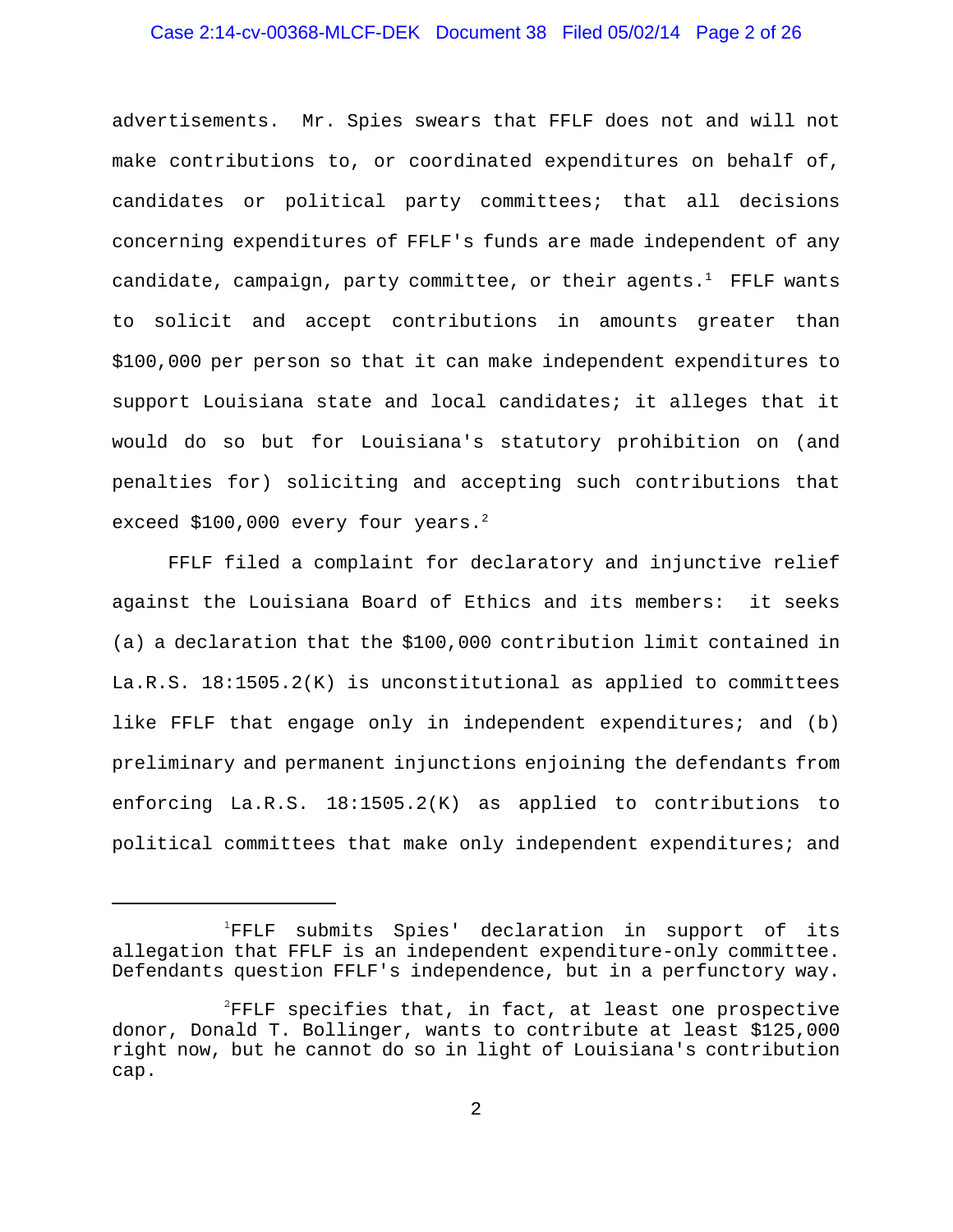(c) costs and attorneys' fees pursuant to 42 U.S.C. § 1988.

Campaign finance in Louisiana is governed by the Louisiana Campaign Finance and Disclosure Act, La.R.S. 18:1481, et seq. La.R.S. 18:1483(a)(i) defines "political committee" as

two or more persons, other than a husband and wife, and any corporation organized for the primary purpose of supporting or opposing one or more candidates, propositions, recalls of a public officer, or political parties, which accepts contributions in the name of the committee, or makes expenditures from committee funds or in the name of the committee, or makes a transfer of funds to or receives a transfer of funds from another committee, or receives or makes loans in an aggregate amount in excess of five hundred dollars within any calendar year....

A "contribution" means

a gift, conveyance, payment or deposit of money or anything of value, or the forgiveness of a loan or of a debt, made for the purpose of supporting, opposing, or otherwise influencing the nomination or election of a person to public office, for the purpose of supporting or opposing a proposition or question submitted to the voters, or for the purpose of supporting or opposing the recall of a public officer, whether made before or after the election.

La.R.S. 18:1483(6)(a). With respect to expenditures, La.R.S. 18:1483(6)(b)(i) provides that "expenditures made by any person in cooperation, consultation or concert, with, or at the request or suggestion of, a candidate, his authorized political committees, or their agents ... shall be considered to be a contribution to such candidate."

La.R.S. 18:1505.2(K), entitled "Contributions; expenditures; certain prohibitions and limitations", the target of plaintiff's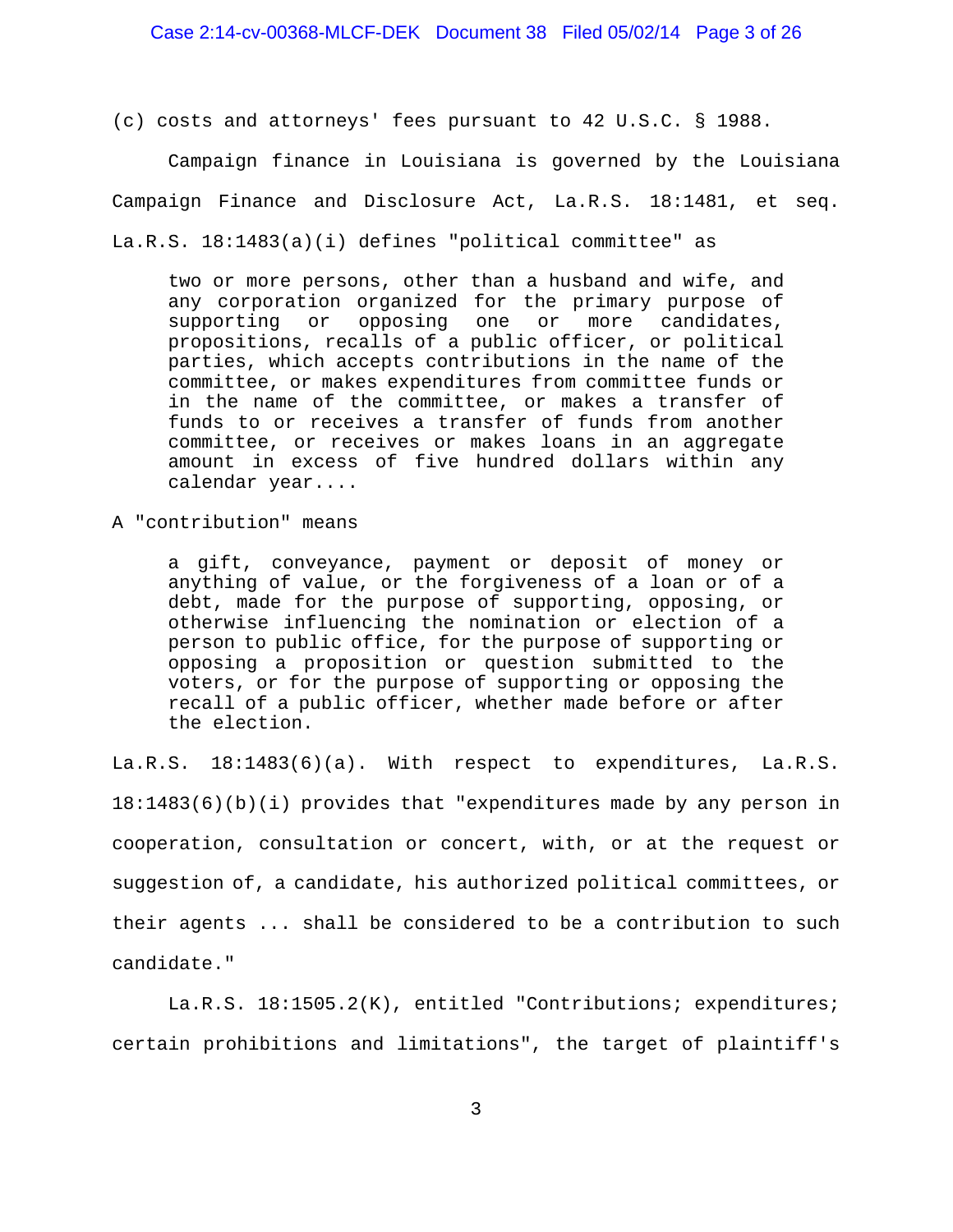constitutional challenge, provides:

K. (1) During any four year calendar period commencing January 1, 1991 and every fourth year thereafter, no person shall contribute more than one hundred thousand dollars to any political committee or any subsidiary committee of such political committee, other than the principal or any subsidiary committee of a candidate. Such limitation on a contribution shall not apply to any contribution from a national political committee to an affiliated regional or state political committee. (2) During the time period provided for in Paragraph (1) of this Subsection, no political committee or subsidiary of such political committee, other than the principal any subsidiary committee of a candidate, shall accept more than one hundred thousand dollars from any person.

A violation of the contribution limits carries with it penalties up to \$1,000 per violation. La.R.S. 18:1505.5(B)(5). (The Act does not define "independent expenditure"; nor does the Act exclude from its regulations political committees that do not coordinate expenditures on behalf of candidates or party committees. Rather, the campaign finance laws and regulations apply equally to all political committees, even committees that make only independent expenditures.)

The Louisiana Board of Ethics for Elected Officials<sup>3</sup> acts as the Supervisory Committee on Campaign Finance Disclosure; it is the state agency responsible for administrative and enforcement of the Louisiana Campaign Finance and Disclosure Act. La.R.S. 18:1511.1 provides:

 $3$ The Board is a constitutionally mandated (La. Constitution, Article X, Section 21) and statutorily created administrative agency (La.R.S. 42:1132).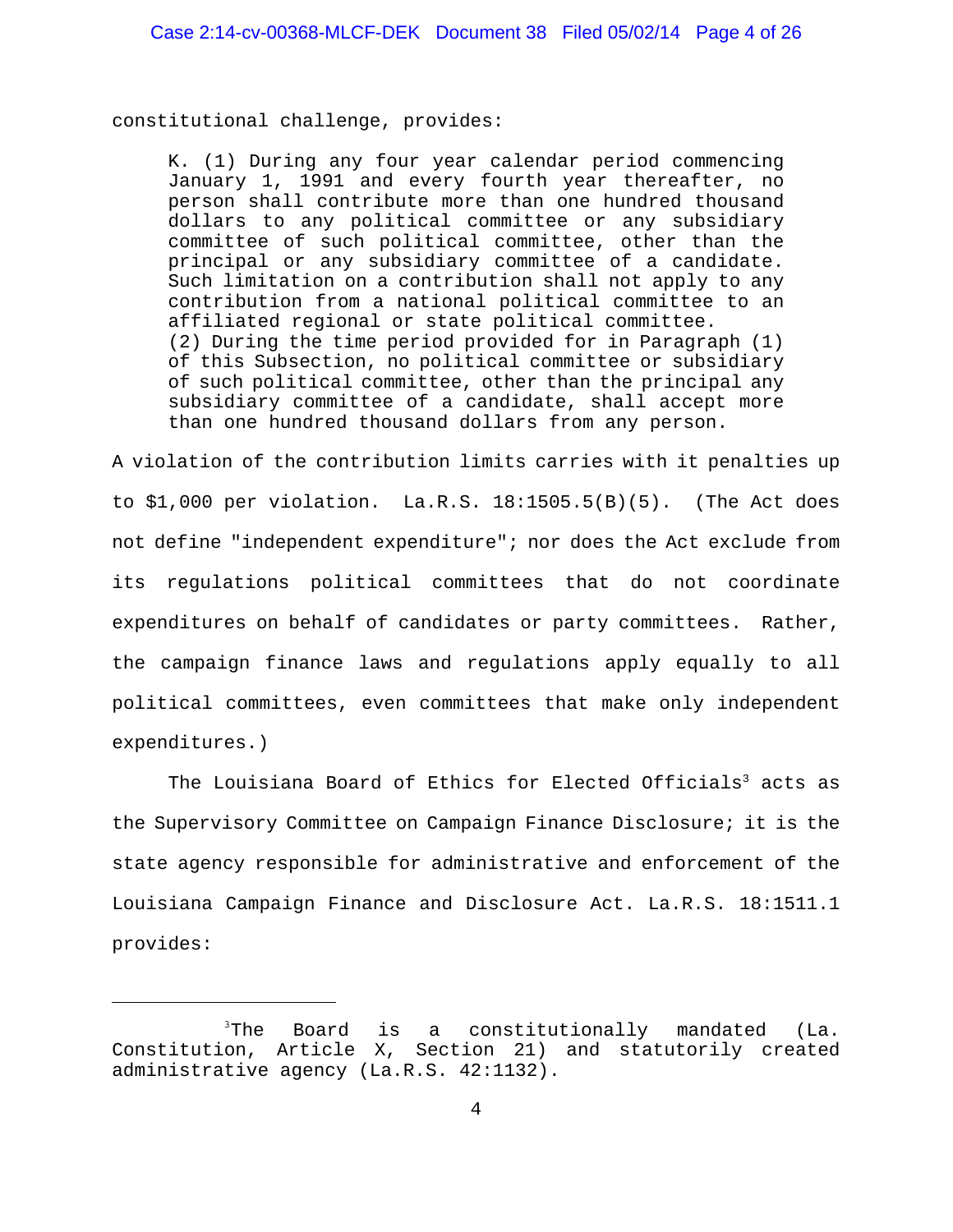A. The Supervisory Committee on Campaign Finance Disclosure is established. The Board of Ethics, as established in R.S. 42:1132, shall function as the supervisory committee to administer and enforce the provisions of this Chapter and the rules, regulations, and orders issued hereunder. The members of the Board of Ethics shall constitute the supervisory committee. ... C. The members of the supervisory committee shall be

immune from any civil liability for any official action taken in the exercise of their functions pursuant to or in connection with the provisions of this Chapter, except any wrongful and malicious act or gross negligence.

To enable it to investigate alleged violations effectively and enforce compliance with the Code's provisions, the Board has the authority to "hold hearings, to subpoena witnesses, administer oaths, compel the production of books, records, and papers, public and private, require the submission under oath of written reports or answers to questions."  $La.R.S. 18:1511.4(C)(1)$ . The Board also has the authority to render advisory opinions. La.R.S. 18:1511.2(B). And, the Board has the authority to "forward all information concerning the alleged violation to the district attorney of the judicial district in which the alleged violation has occurred who shall review such information and make such investigation and initiate such prosecution as he shall deem necessary." La.R.S. 18:1511.6(A).

Driven by La.R.S. 18:1505.2(K)'s contribution limit, FFLF sought an advisory opinion from the Board pursuant to La.R.S. 42:1134 to determine the extent to which it could raise contributions and make independent expenditures after the U.S.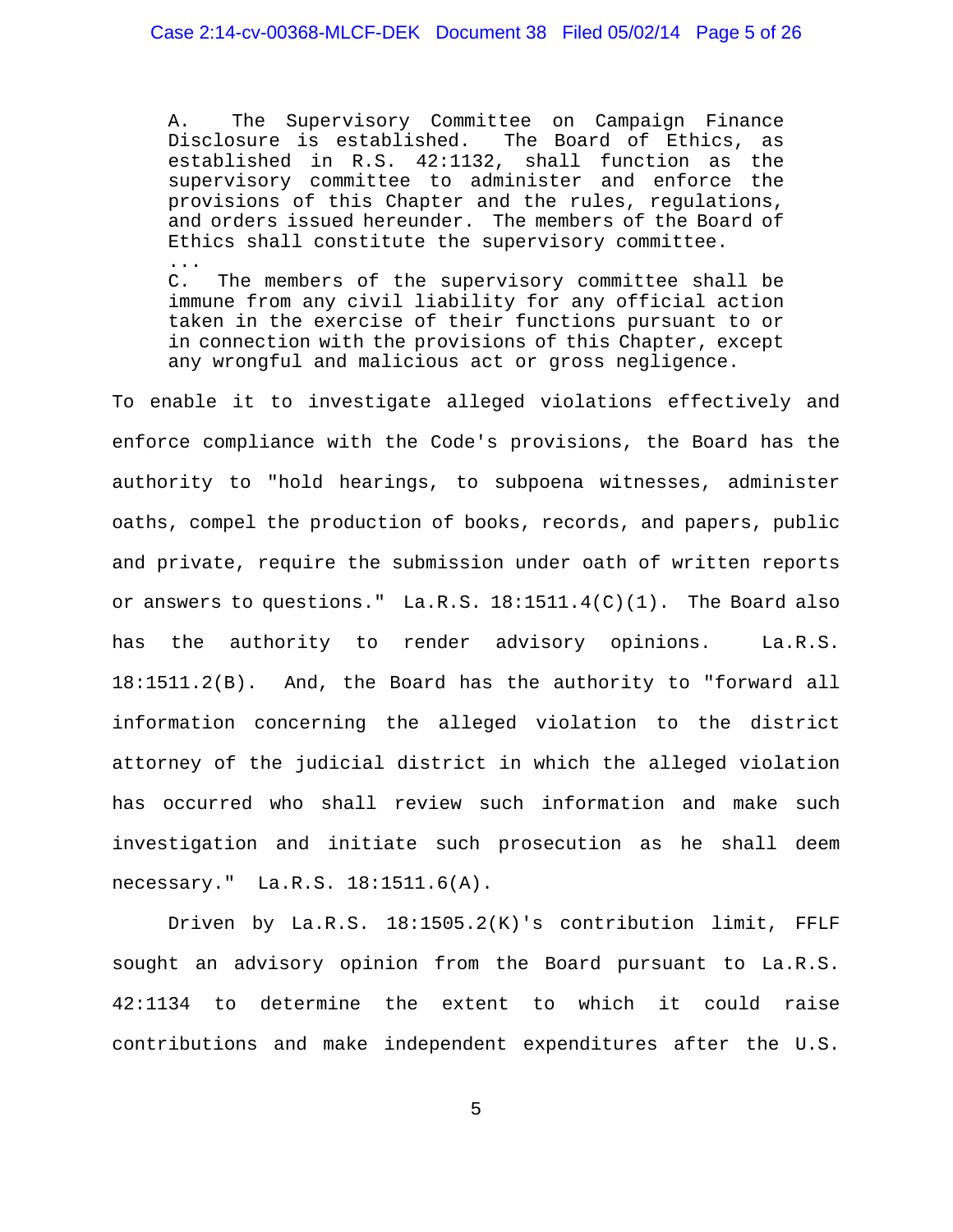# Case 2:14-cv-00368-MLCF-DEK Document 38 Filed 05/02/14 Page 6 of 26

Supreme Court's decision in Citizens United v. Federal Election Commission, 558 U.S. 310 (2010) and its progeny. In addressing FFLF's request at its January 17, 2014 public meeting, the Board stated its intention to continue to apply and enforce La.R.S. 18:1505.2(K). Thereafter, the Board "decline[d] to render an opinion regarding the constitutionality of provisions of the Campaign Finance Disclosure Act."

On February 18, 2014 FFLF filed its complaint for declaratory and injunctive relief in this Court against the Board and its members in their official capacities, M. Blake Monrose, in his official capacity as Chair of the Board; Julie E. Blewer, in her official capacity as Vice Chair of the Board; Terry Backhaus, in his official capacity as Board member; Charles Emile Bruneau, Jr., in his official capacity as Board member; Jean Ingrassia, in her official capacity as Board member; William J. Larzelere, Jr., in his official capacity as Board member; Louis Leggio, in his official capacity as Board member; Steve Lemke, in his official capacity as Board member; Bob McAnelly, in his official capacity as Board member; Ashley Kennedy Shelton, in her official capacity as Board member; and Grove Stafford, in his official capacity as Board member. FFLF seeks to enjoin the Board defendants' application and enforcement of La.R.S. 18:1505.2(K), which caps contributions to political committees at \$100,000 every four years and correspondingly precludes a political committee's acceptance of an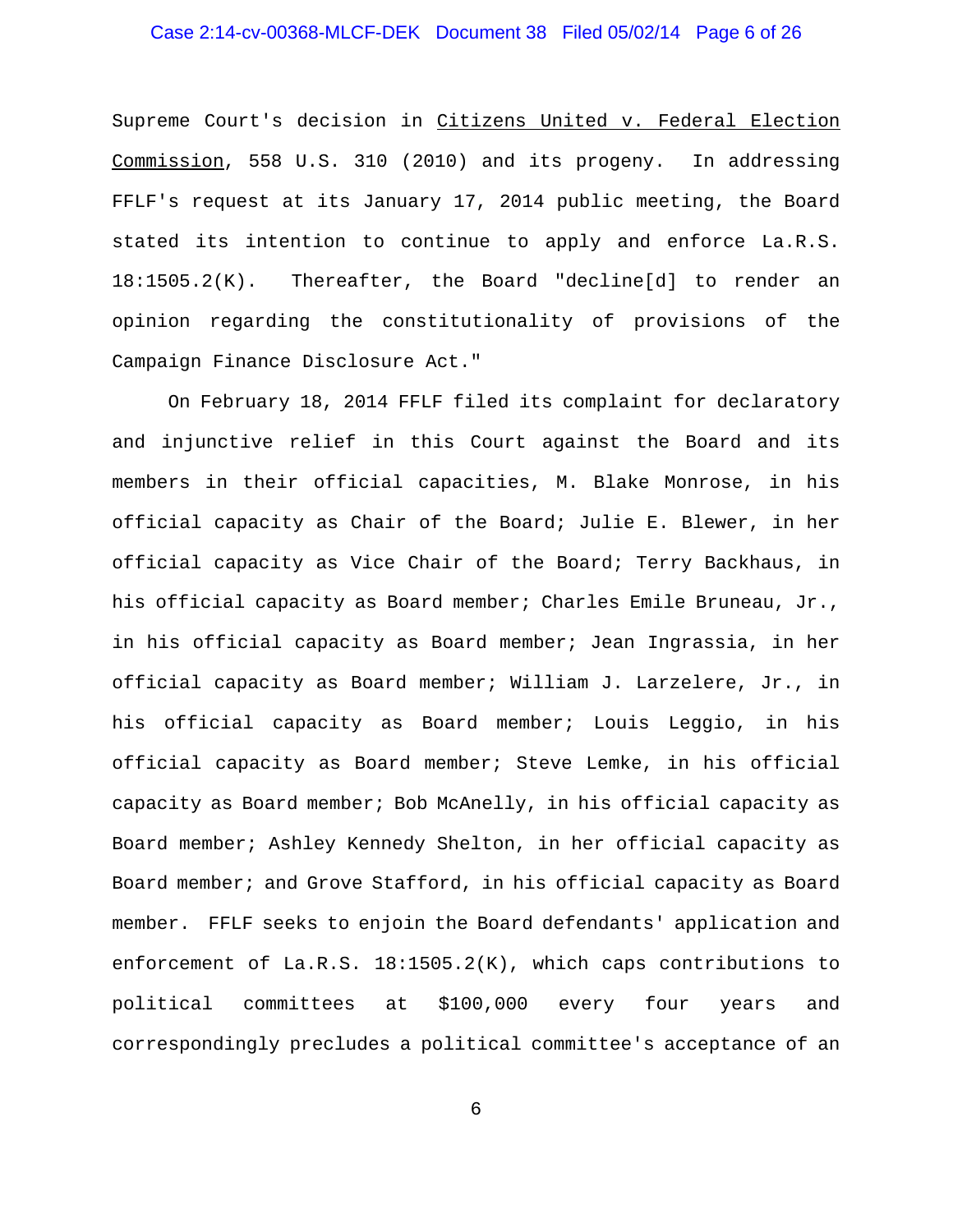### Case 2:14-cv-00368-MLCF-DEK Document 38 Filed 05/02/14 Page 7 of 26

amount exceeding the \$100,000 cap. FFLF urges that, as applied to it, the Code's contribution limit serves no legitimate governmental interest and is neither narrowly tailored nor closely drawn to further such an interest. For this reason, FFLF submits, La.R.S. 18:1505.2(K) violates FFLF's rights to freedom of speech and freedom of association under the First and Fourteenth Amendments to the U.S. Constitution.

Advancing a litany of grounds, the defendants moved to dismiss the plaintiff's complaint for declaratory and injunctive relief and, alternatively, requested that the Court abstain from deciding this matter, or transfer it for improper or inconvenient venue. On April 16, 2014 the Court denied the defendants' motion. Claiming an ongoing infringement on its First Amendment right to engage in protected political speech, the plaintiff now seeks injunctive relief, as an independent expenditure-only committee.<sup>4</sup> The challenged law, the plaintiff contends, as applied, violates the First and Fourteenth Amendments to the U.S. Constitution by restricting independent political advocacy that, as a matter of

<sup>&</sup>lt;sup>4</sup>The plaintiff filed its request for preliminary injunctive relief along with its complaint on February 18, 2014. Thereafter, the Court issued an order advising that it would simultaneously take up the plaintiff's request for permanent injunctive relief. See Order dated March 18, 2014; see also Fed.R.Civ.P. 65(a)(2)("Before or after beginning the hearing on a motion for preliminary injunction, the court may advance the trial on the merits and consolidate it with the hearing...."). Since then, both sides have had ample opportunity to submit briefing and supplemental briefing as directed by the Court.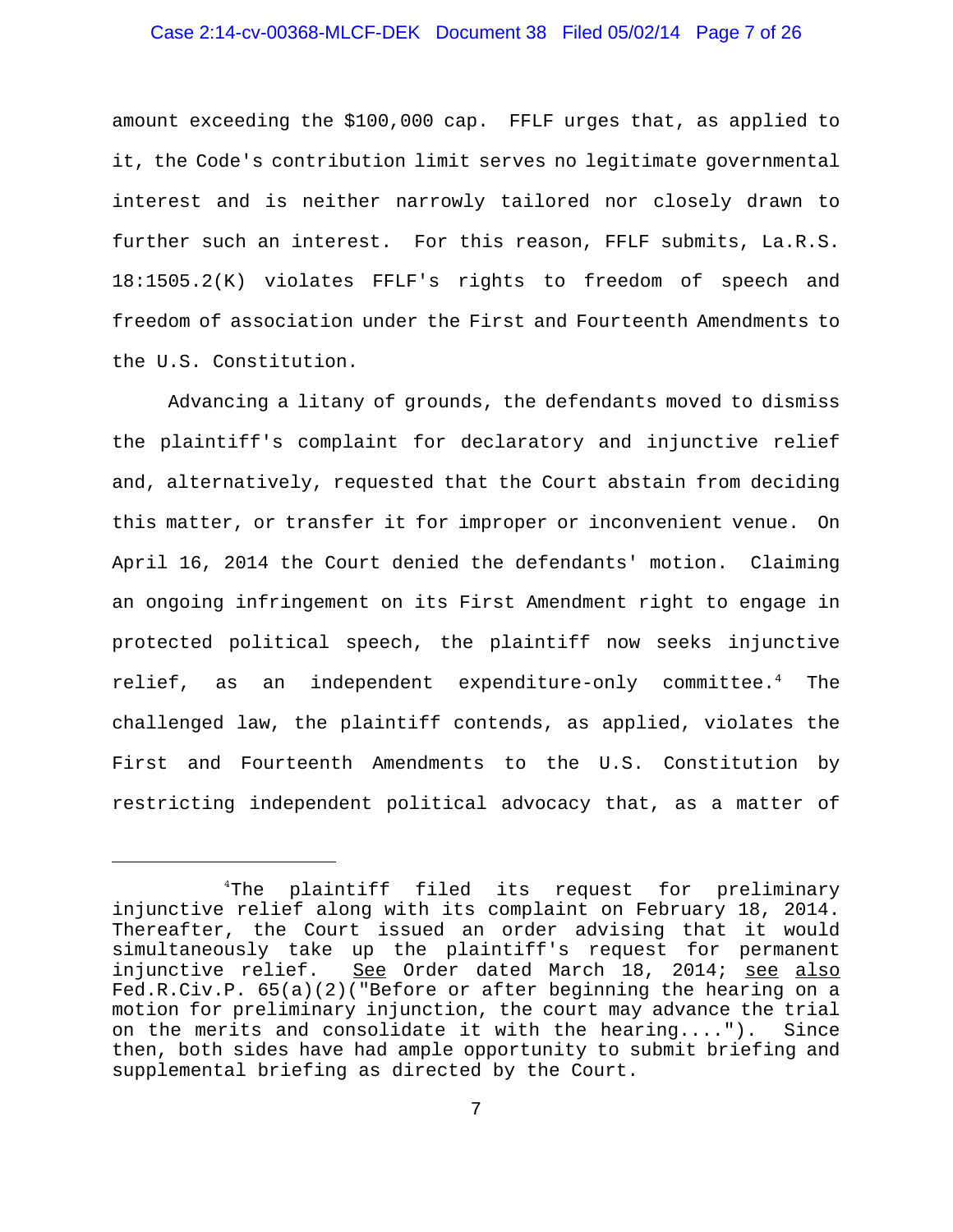law, poses no risk of corruption.

I. *A.*

Rule 65 of the Federal Rules of Civil Procedure sets forth the general procedure applicable to the pursuit of injunctive relief and orders enjoining offending conduct. See Fed.R.Civ.P. 65. The substantive prerequisites applicable to proving entitlement to injunctive relief are well-settled in the case literature:

"[A] plaintiff seeking a permanent injunction must satisfy a four-factor test before a court may grant such relief. A plaintiff must demonstrate: (1) that it has suffered an irreparable injury; (2) that remedies available at law, such as monetary damages, are inadequate to compensate for that injury; (3) that, considering the balance of hardships between the plaintiff and defendant, a remedy in equity is warranted; and (4) that the public interest would not be disserved by a permanent injunction." eBay Inc. v. MercExchange, L.L. C., 547 U.S. 388, 391, 126 S.Ct. 1837, 164 L.Ed.2d 641 (2006).

Monsanto Co. v. Geerston Seed Farms, 561 U.S. 139, ---, 130 S.Ct. 2743, 2756, 177 L.Ed.2d 461 (2010); Winter v. Natural Resources Defense Council, Inc., 555 U.S. 7, 32 (2008)(citation omitted)(observing that the standards applicable to requests for preliminary and permanent injunctive relief "are essentially the same ... with the exception that the plaintiff must show a likelihood of success on the merits rather than actual success" when seeking a preliminary injunction.); ITT Educational Services, Inc. v. Arce, 533 F.3d 342, 347  $(5<sup>th</sup> Cir. 2008)$ ; Dresser-Rand Co. v. Virtual Automation Inc., 361 F.3d 831, 847 (5<sup>th</sup> Cir. 2004)("for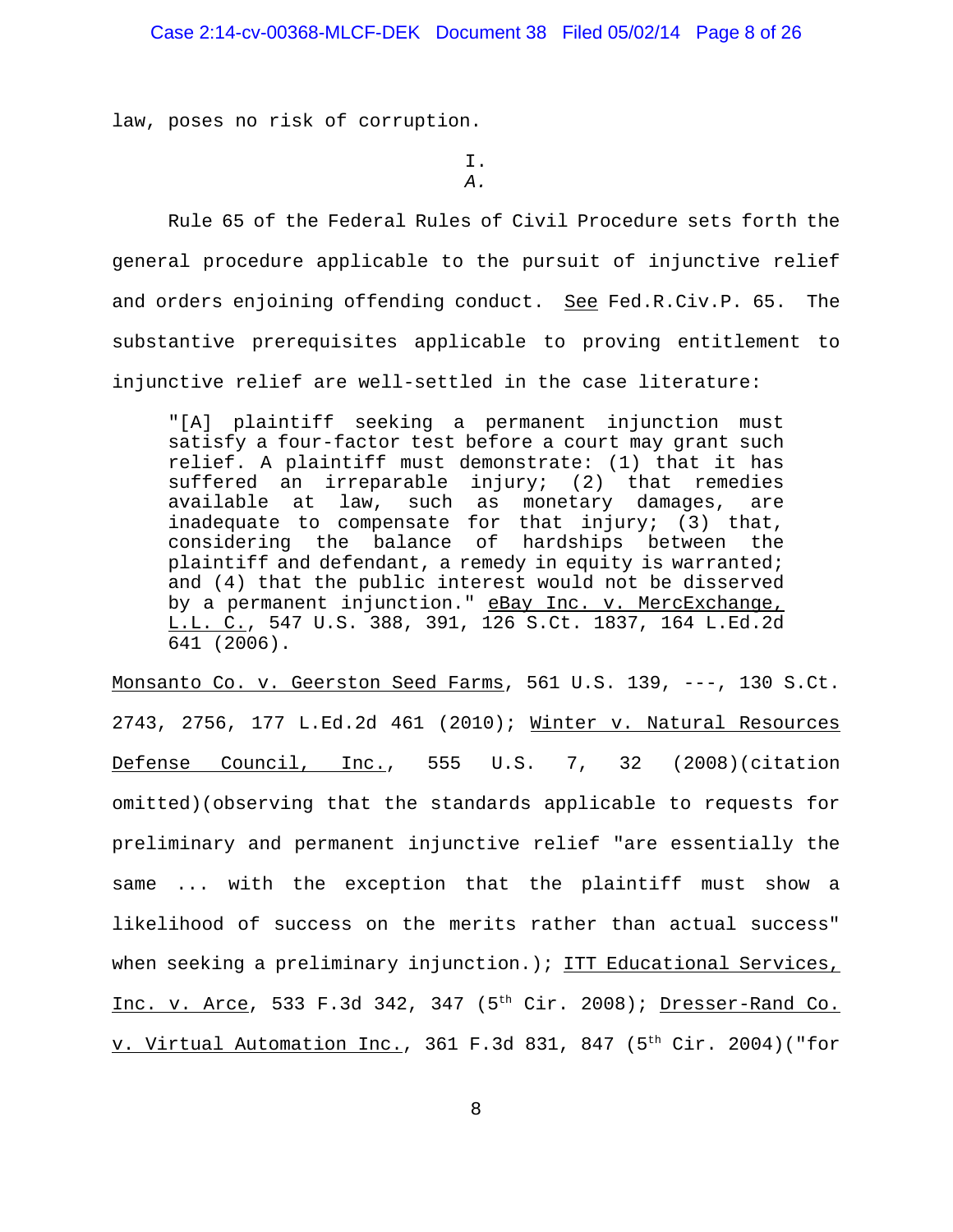# Case 2:14-cv-00368-MLCF-DEK Document 38 Filed 05/02/14 Page 9 of 26

a permanent injunction to issue the plaintiff must prevail on the merits of his claim and establish that equitable relief is appropriate in all other respects"). $5$ 

"A permanent injunction is generally only granted where ... a full trial on the merits has occurred." ITT Educational Services, Inc. v. Arce, 533 F.3d 342, 347 (5<sup>th</sup> Cir. 2008)(citing Univ. of Tex. v. Caminsch, 451 U.S. 390, 396 (1981)), or where the party seeking injunctive relief otherwise has demonstrated entitlement to judgment as a matter of law. See, e.g., Fed.R.Civ.P. 65(a)(2)("Before or after beginning the hearing on a motion for preliminary injunction, the court may advance the trial on the merits and consolidate it with the hearing...."); O'Connor v.  $Smith, 427$  Fed.Appx. 359, 365 ( $5<sup>th</sup>$  Cir. 2011)(citations omitted). In appropriate circumstances, such as the record before the Court, the Court may grant summary relief on the merits.

### *B.*

Federal Rule of Civil Procedure 56 instructs that summary judgment is proper if the record discloses no genuine issue as to any material fact such that the moving party is entitled to

<sup>5</sup> This four-factor test applicable to prove entitlement to a permanent injunction has been alternatively articulated as requiring that the plaintiff prove: (1) actual success on the merits, (2) that the failure to grant injunctive relief will result in irreparable injury, (3) the injury outweighs any damage that the injunction will cause the opposing party, and (4) the injunction will not disserve the public interest. See O'Connor v. Smith, 427 Fed.Appx. 359, 365 ( $5<sup>th</sup>$  Cir. 2011)(citations omitted).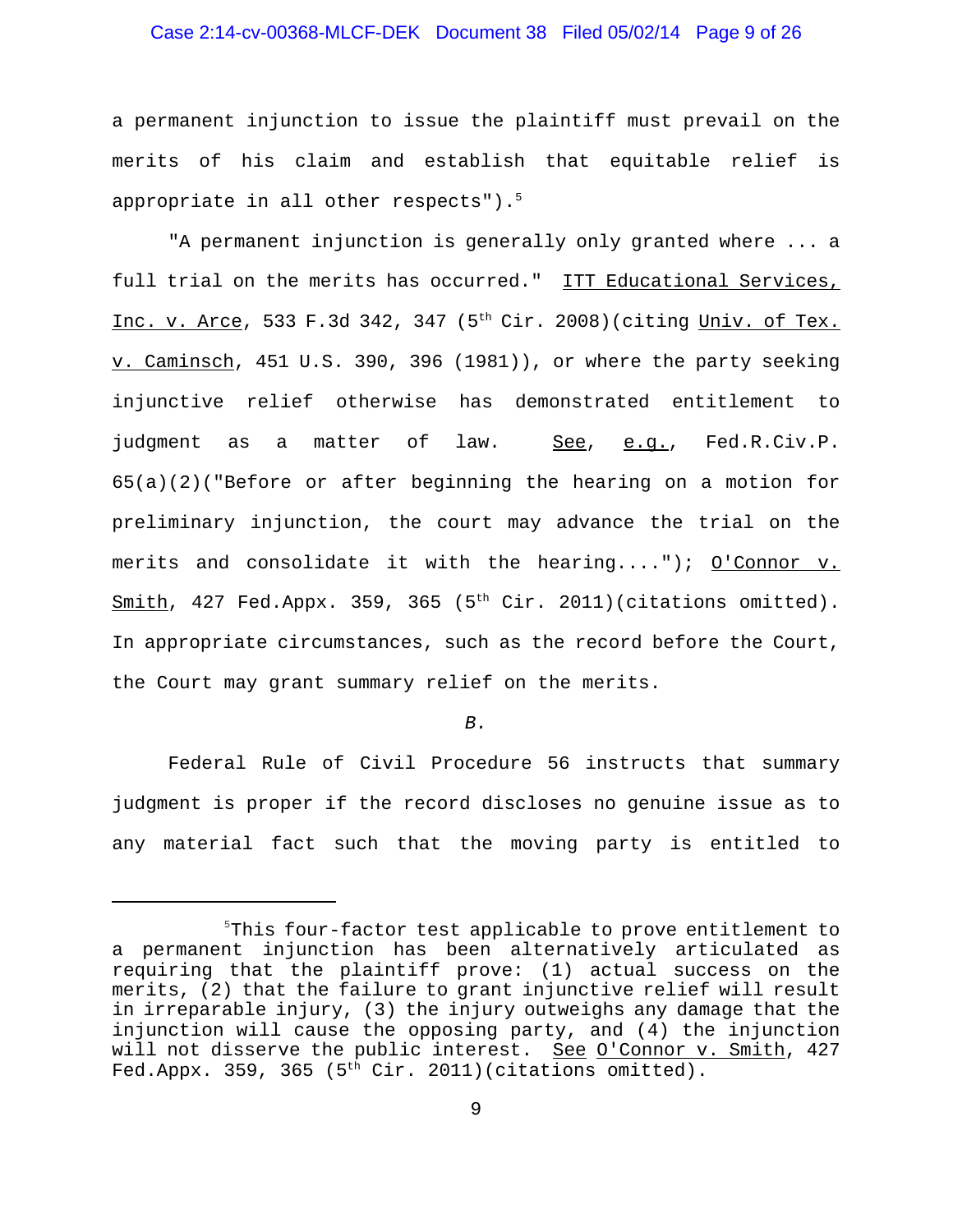# Case 2:14-cv-00368-MLCF-DEK Document 38 Filed 05/02/14 Page 10 of 26

judgment as a matter of law. No genuine issue of fact exists if the record taken as a whole could not lead a rational trier of fact to find for the non-moving party. <u>See Matsushita Elec. Indus. Co.</u> v. Zenith Radio., 475 U.S. 574, 586 (1986). A genuine issue of fact exists only "if the evidence is such that a reasonable jury could return a verdict for the non-moving party." Anderson v. Liberty Lobby, Inc., 477 U.S. 242, 248 (1986).

The Court emphasizes that the mere argued existence of a factual dispute does not defeat an otherwise properly supported motion. See id. Therefore, "[i]f the evidence is merely colorable, or is not significantly probative," summary judgment is appropriate. Id. at 249-50 (citations omitted). Summary judgment is also proper if the party opposing the motion fails to establish an essential element of his case. See Celotex Corp. v. Catrett, 477 U.S. 317, 322-23 (1986). In this regard, the non-moving party must do more than simply deny the allegations raised by the moving party. See Donaghey v. Ocean Drilling & Exploration Co., 974 F.2d 646, 649 (5th Cir. 1992). Rather, he must come forward with competent evidence, such as affidavits or depositions, to buttress his claims. Id. Hearsay evidence and unsworn documents that cannot be presented in a form that would be admissible in evidence at trial do not qualify as competent opposing evidence. Martin v. John W. Stone Oil Distrib., Inc., 819 F.2d 547, 549 (5th Cir. 1987); Fed.R.Civ.P. 56(c)(2). Finally, in evaluating summary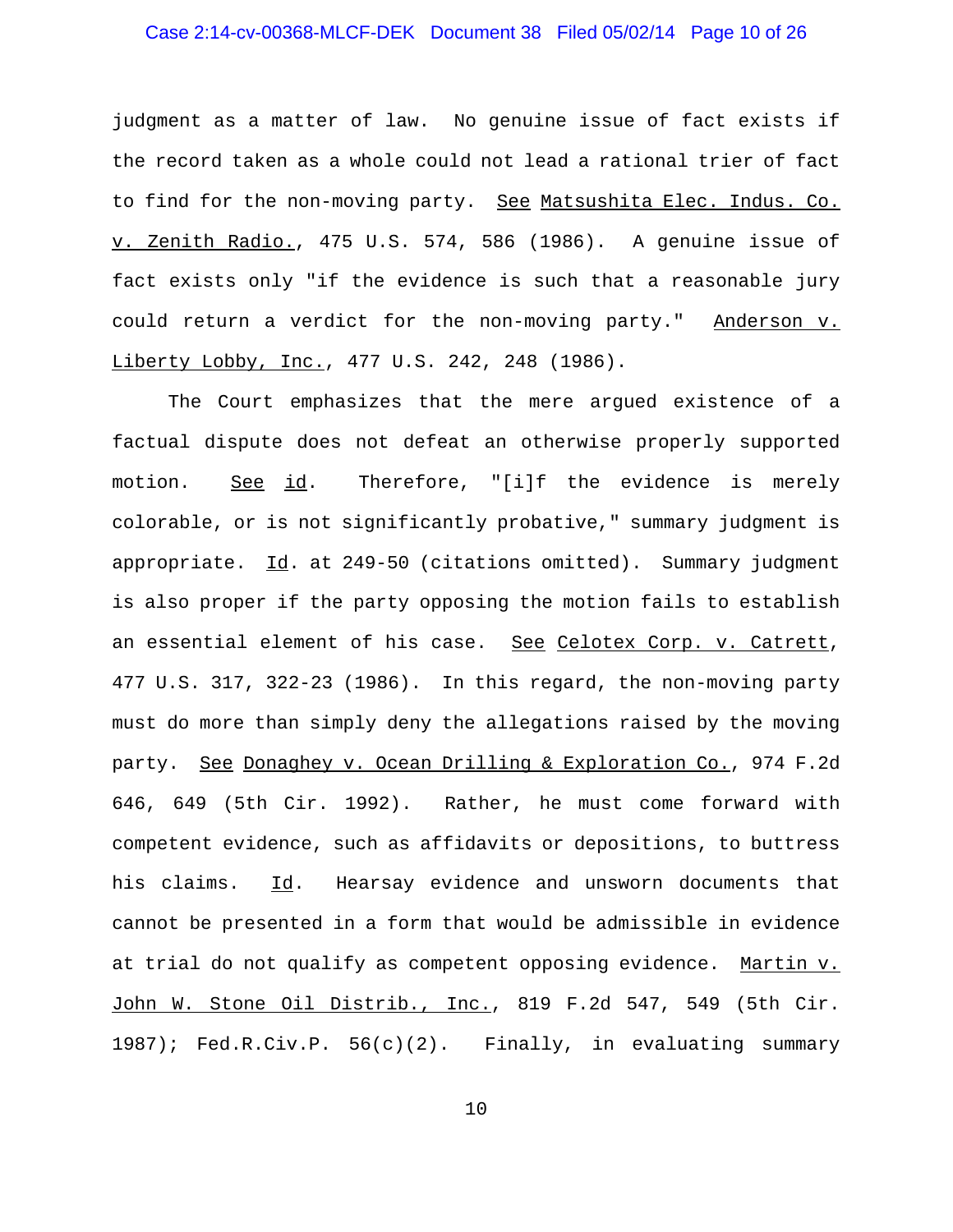# Case 2:14-cv-00368-MLCF-DEK Document 38 Filed 05/02/14 Page 11 of 26

judgment, the Court must read the facts in the light most favorable to the non-moving party. Anderson, 477 U.S. at 255.

#### II.

# A. Campaign Finance Regulation: General Principles

The First Amendment to the United States Constitution declares that "Congress shall make no law ... abridging the freedom of speech." U.S. CONST. amend. I. "Speech is an essential mechanism of democracy," the U.S. Supreme Court has observed, "for it is the means to hold officials accountable to the people." Citizens United v. FEC, 558 U.S. 310, 339 (2010). Notably, "[t]he First Amendment 'has its fullest and most urgent application' to speech uttered during a campaign for political office." See id. at 339-40 (citation and quotation omitted); see also Buckley v. Valeo, 424 U.S. 1, 14 (1976)(per curiam)("Discussion of public issues and debate on the qualifications of candidates are integral to the operation of the system of government established by our Constitution"). Thus, in the context of political speech, statutory "contribution and expenditure limitations operate in an area of the most fundamental First Amendment activities." Buckley, 424 U.S. at 14, 19 ("A restriction on the amount of money a person or group can spend on political communication ... necessarily reduces the quantity of expression by restricting the number of issues discussed, the depth of their exploration, and the size of the audience reached.").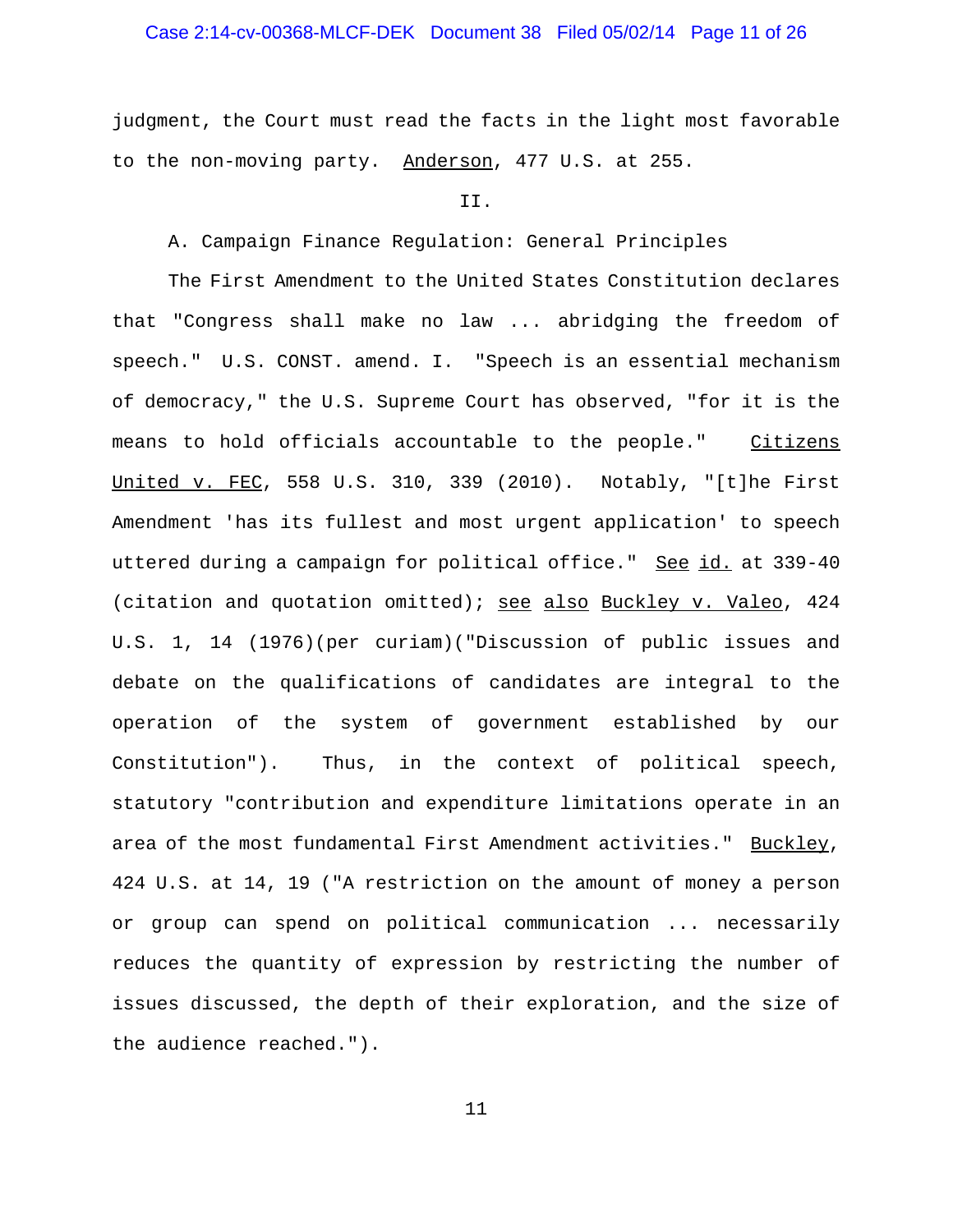Given its value, "political speech must prevail against laws that would suppress it, whether by design or inadvertence." Citizens United, 558 U.S. at 340. Generally, "[l]aws that burden political speech are 'subject to strict scrutiny,' which requires the [g]overnment to prove that the restriction 'furthers a compelling interest and is narrowly tailored to achieve that interest.'" See id. (citation omitted). By contrast, where a State limits "the amount that any one person or group may contribute [directly] to a candidate or political committee," the State's burden is slightly lighter: it need only show that the restriction is "closely drawn" to serve a "sufficiently important interest." See Buckley, 424 U.S. at 25; see also Arizona Free Enter. Club's Freedom Club PAC v. Bennett, 546 U.S. ---, 131 S.Ct. 2806, 2817 (2011)(noting that a lower level of scrutiny, requiring that the restriction at issue be "closely drawn" to serve a "sufficiently important interest", has been applied in some circumstances, including limits on contributions to candidates; caps on coordinated party expenditures; and requirements that political funding sources disclose their identities).

The High Court recently has reminded us that the prevention of *quid pro quo* corruption is the only relevant governmental interest that can potentially justify restrictions on political speech. McCutcheon v. FEC, 572 U.S. ---, 134 S.Ct. 1434, 1450 (2014)(observing that "while preventing corruption or its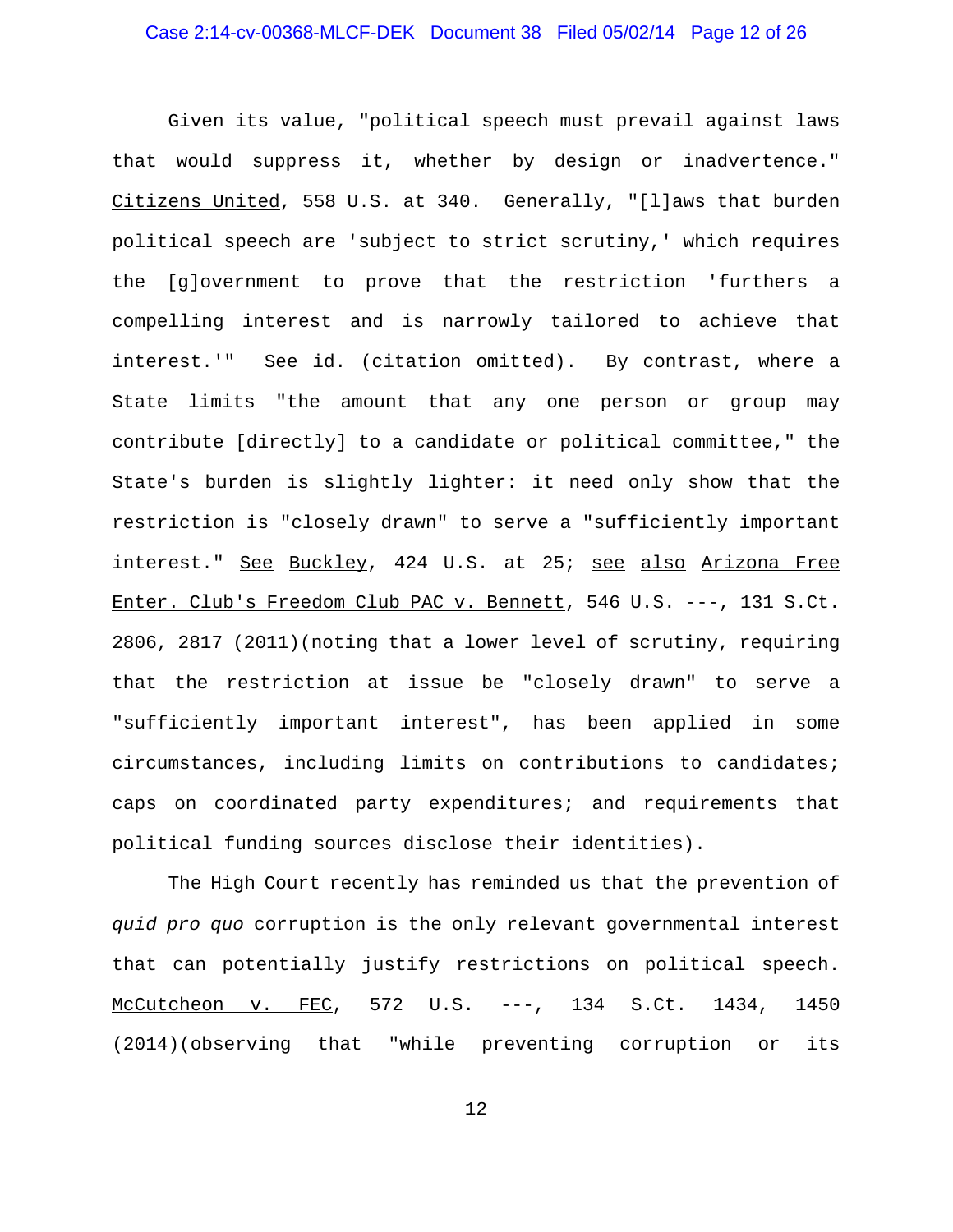# Case 2:14-cv-00368-MLCF-DEK Document 38 Filed 05/02/14 Page 13 of 26

appearance is a legitimate objective, Congress may target only a specific type of corruption–'quid pro quo' corruption", and noting that Congress may permissibly limit the appearance of corruption in the context of contributions to particular candidates); Citizens United, 558 U.S. at 359 ("When Buckley identified a sufficiently important governmental interest in preventing corruption or the appearance of corruption, that interest was limited to *quid pro quo* corruption"); Republican Party of New Mexico v. King, 741 F.3d 1089, 1096-97  $(10^{th}$  Cir. 2013)("Citizens United resolved a longstanding debate over whether other governmental interests could support restrictions on campaign financing ... but the Court repudiated them all"). Significantly, for the purpose of the present constitutional challenge, "independent expenditures...do not give rise to corruption or the appearance of corruption." Citizens United, 558 U.S. at 357. Citizens United defines a matter of law. This is so "because spending without 'prearrangement and coordination' with a candidate 'alleviates the danger that expenditures will be given a *quid pro quo* for improper commitments from the candidate.'" Texans for Free Enter. v. Texas Ethics Comm'n, 732 F.3d 535, 537 (5<sup>th</sup> Cir. 2013)(quoting Citizens United, 558 U.S. at 357 (citing Buckley, 424 U.S. at 47)).

Where a State enforces restrictions in the political speech context, the critical distinction to be made, then, is whether money is given to or spent in coordination with candidates, or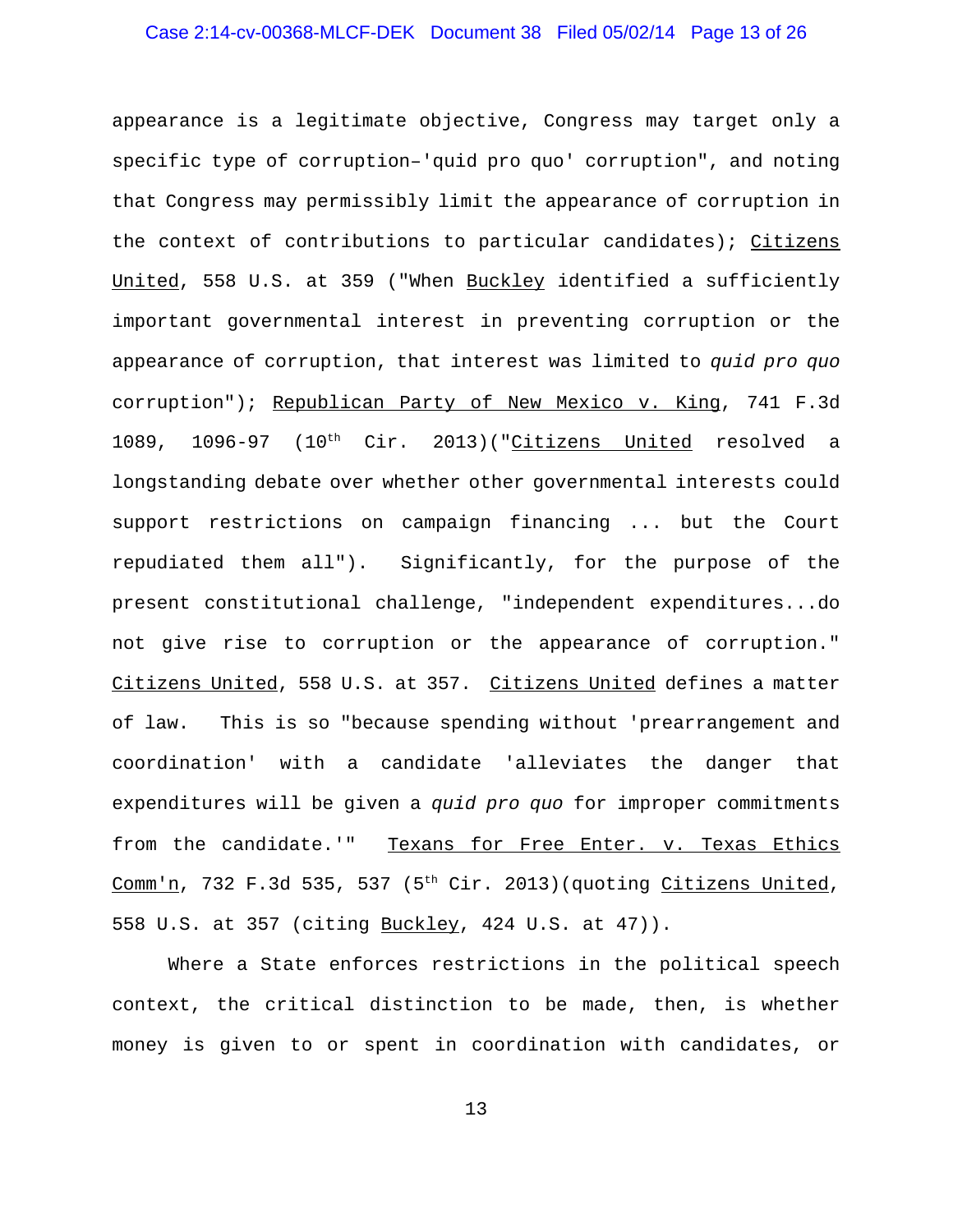# Case 2:14-cv-00368-MLCF-DEK Document 38 Filed 05/02/14 Page 14 of 26

whether the campaign spending is independent of candidates. A State may only restrict contributions to candidates in conformance with the First Amendment because of the risk that such contributions will lead to *quid quo pro* corruption. But independent expenditures present not even a marginal risk of corruption; by their very nature, in law, they present no hazard of corruption and, thus, the State's restrictions on uncoordinated, independent political speech cannot pass constitutional muster. In Citizens United v. FEC, a corporation challenged a federal election code ban on independent expenditures (in the form of a publiclydistributed broadcast or satellite communications) made by corporations when the expenditures advocated for or against a candidate close in time to an election. Citizens United had produced a documentary film highly critical of then-Senator Hillary Clinton, who was contesting for President during the Democratic primaries; it challenged the FECA ban. The Supreme Court overruled Austin v. Mich. Chamber of Commerce, 494 U.S. 652 (1990), in which a plurality of the Court had found a compelling government interest in preventing corporations from "unfairly influencing elections"; the High Court struck down the offending provision, and held that restricting independent expenditures merely because of the corporate identity of the speaker was incompatible with the First Amendment. Id. at 365. "Limits on independent expenditures ... have a chilling effect well beyond the [g]overnment's interest in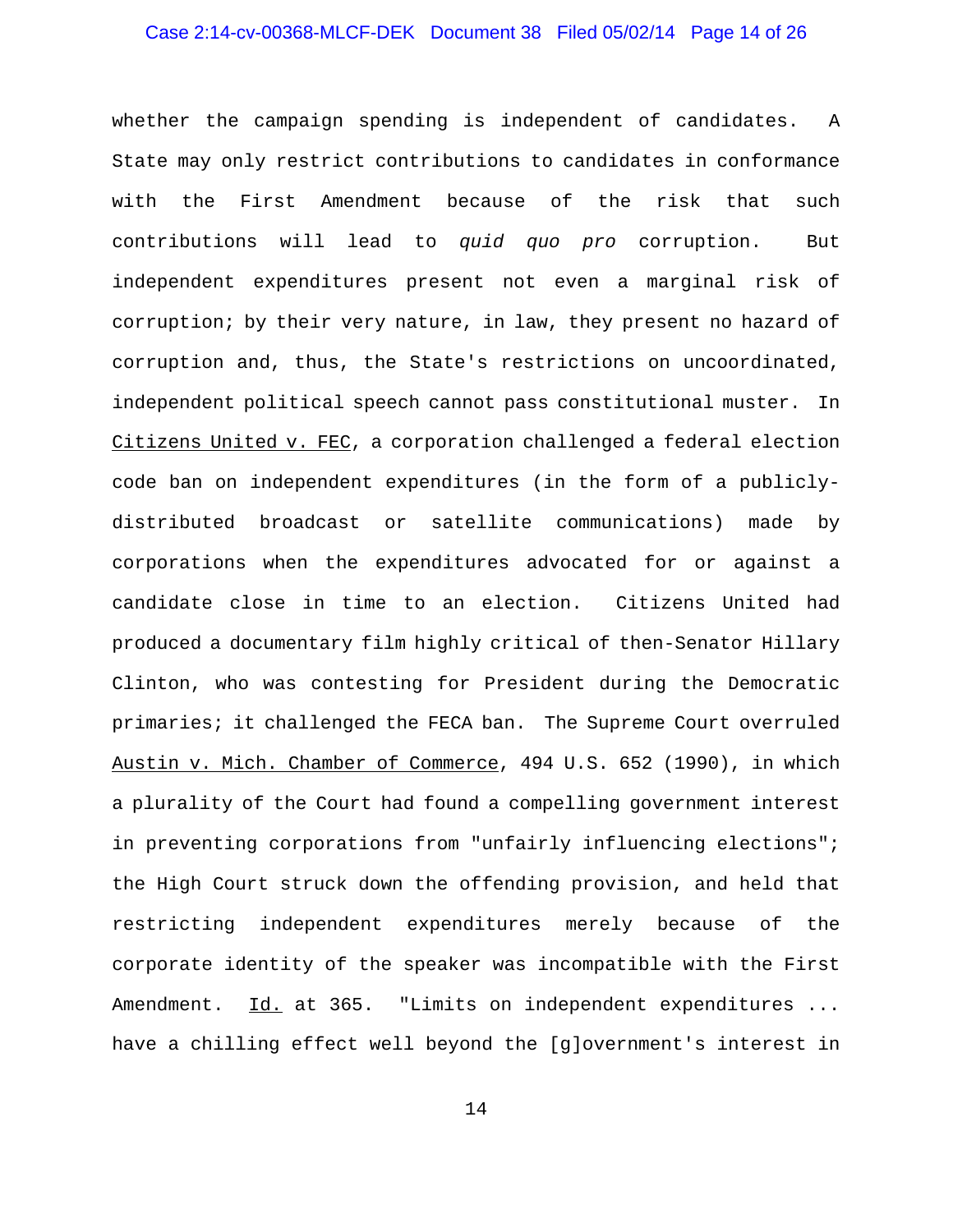# Case 2:14-cv-00368-MLCF-DEK Document 38 Filed 05/02/14 Page 15 of 26

preventing *quid pro quo* corruption." Id. at 357. "[I]ndependent expenditures...do not give rise to corruption or the appearance of corruption" because "[b]y definition," independent expenditures are "political speech presented to the electorate that is not coordinated with a candidate." Id. at 345, 357, 360 (citation omitted)(the touchstone is the "absence of prearrangement and coordination [that] alleviates the danger that expenditures will be given as a *quid pro quo* for improper commitments from the candidate."). In the real world of campaign finance, with independent expenditures "[t]he candidate-funding circuit is broken," thereby "negat[ing] the possibility that [the] expenditures will result in the sort of quid pro quo corruption with which our case law is concerned." See Arizona Free Enter. Club's Freedom Club PAC v. Bennett, 131 S.Ct. 2806, 2826-27 (2011)(citation omitted).

Endorsing the Supreme Court's pronouncement that independent expenditures, as a matter of law, do not give rise to corruption, seven U.S. Courts of Appeals, including the Fifth Circuit, and a number of U.S. District Courts have taken Citizens United one step further in the face of challenges to the constitutional legitimacy of limits on *contributions to* independent expenditure-only organizations; those courts have universally agreed that such limits do not withstand First Amendment scrutiny. See, e.g., Republican Party of New Mexico v. King, 741 F.3d 1089, 1096-97  $(10^{th}$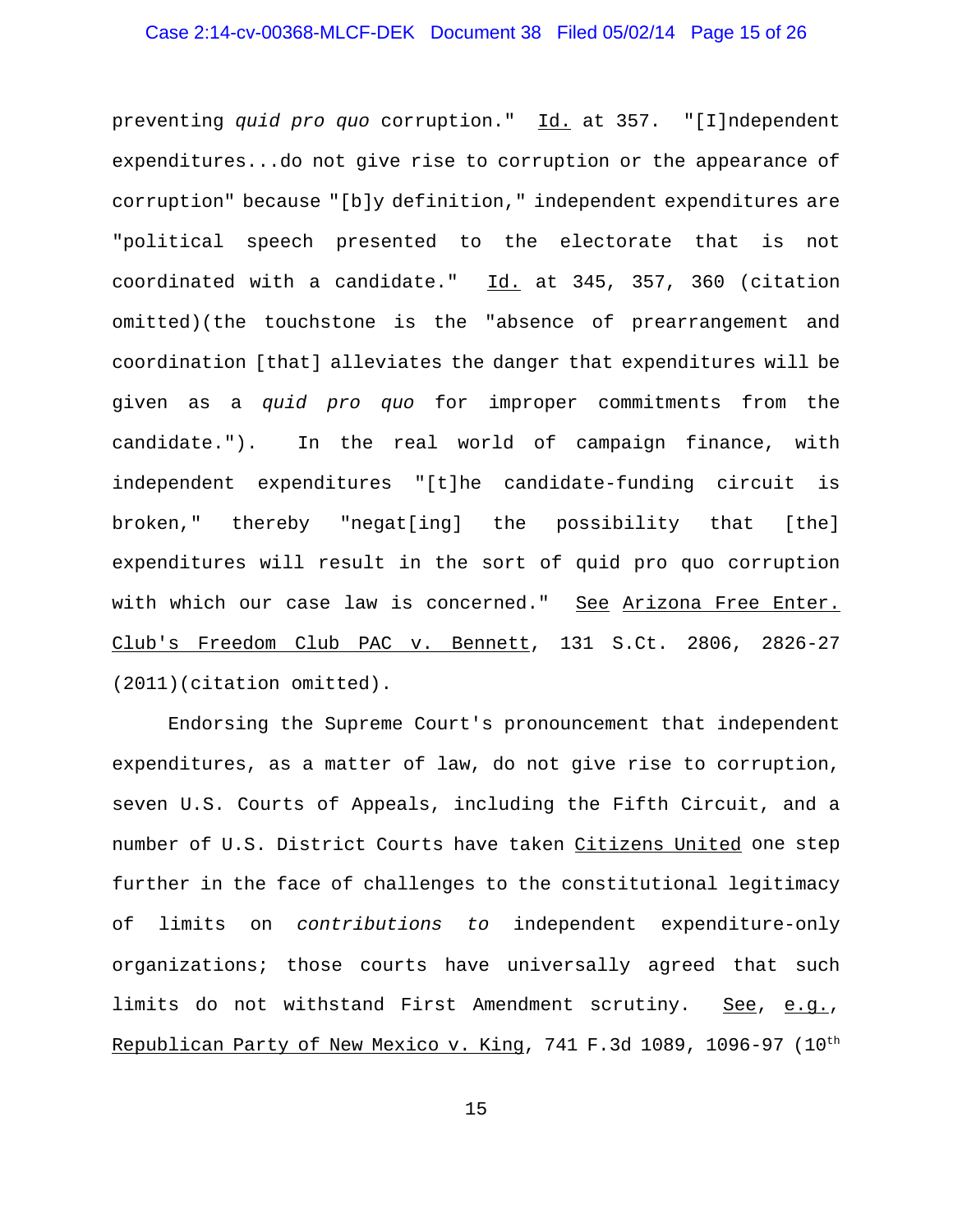Cir. 2013); New York Progress and Protection PAC v. Walsh, 733 F.3d 483, 487 (2d Cir. 2013); Texans for Free Enterprise v. Texas Ethics Comm'n, 732 F.3d 535, 537-38 (5<sup>th</sup> Cir. 2013); Wis. Right to Life State Political Action Comm. v. Barland, 664 F.3d 139, 154 (7<sup>th</sup> Cir.  $2011$ ); Thalheimer v. Ciity of San Diego, 645 F.3d 1109, 1121 (9<sup>th</sup> Cir. 2011); Long Beach Area Chamber of Commerce v. City of Long Beach, 603 F.3d 684, 696 (9<sup>th</sup> Cir. 2010), cert. denied, 131 S.Ct. 392 (2010); SpeechNow.org v. FEC, 599 F.3d 686, 694-96 (D.C. Cir. 2010)(en banc), cert. denied, Keating v. FEC, 131 S.Ct. 553 (2010); N.C. Right to Life, Inc. v. Leake, 525 F.3d 274, 292-93  $(4<sup>th</sup> Cir.$ 2008)(pre-Citizens United); New York Progress and Protection PAC v. Walsh, No. 13-6769, 2014 WL 1541781, at \*2-4 (S.D. N.Y. Apr. 24, 2014)(enjoining defendants from applying and enforcing contribution limits provision of New York election law against the plaintiff independent committee and its individual donors, and noting that the Second Circuit in Walsh, 733 F.3d at 487 n.1, in reversing the court's previous denial of preliminary injunctive relief, "clearly directed the [c]ourt to strike down the limit on contributions to independent PACs"); Vt. Right to Life Comm., Inc. v. Sorrell, 875 F. Supp. 2d 376, 403-04 (D. Vt. 2012); Yamanda v. Weaver, 872 F. Supp. 2d 1023, 1042-43 (D. Haw. 2012); Lair v. Murry, 871 F. Supp. 2d 1058, 1068 (D. Mont. 2012); Personal PAC v. McGuffage, 858 F. Supp. 2d 963, 968-69 (N.D. Ill. 2012); Stay the Course W.Va. v. Tennant, No. 12-1658, 2012 WL 3263623, at \*6 (S.D. W.Va. Aug. 9,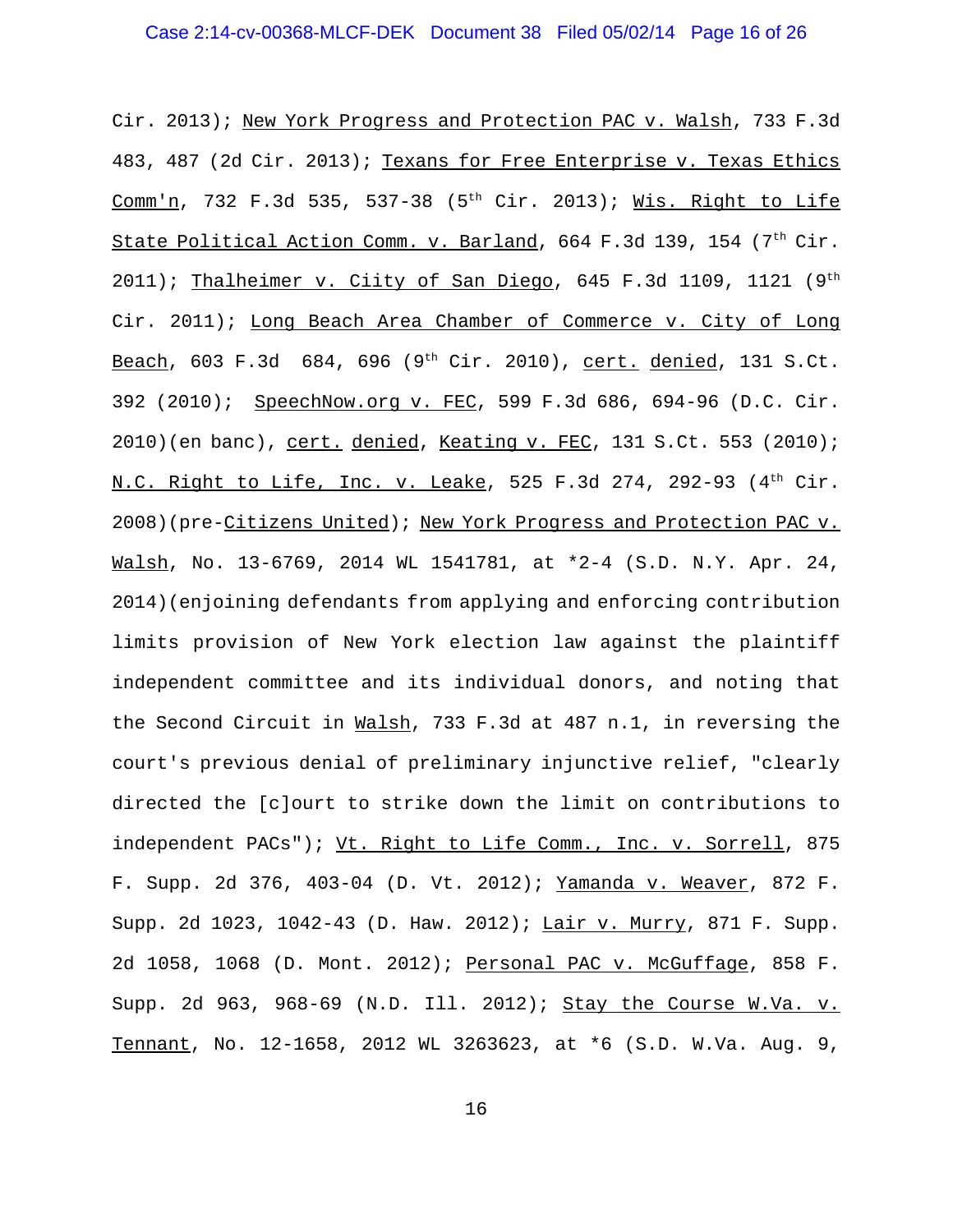2012). Citizens United, Texans for Free Enterprise, and these other, persuasive authorities inform and govern the outcome of this case.

*B.*

Mindful of the standards of review and the general principles just outlined, the Court turns to determine whether FFLF has carried its burden of showing entitlement to permanent injunctive relief.

1. Actual Success on the Merits

Assuming that FFLF is an independent expenditure-only committee, regardless of which level of scrutiny applies, La.R.S. 18:1505.2(K)'s contribution limit as applied to it violates the First Amendment.<sup>6</sup> Defendants' contrary arguments wholly fail.<sup>7</sup>

<sup>6</sup> As the Court previously observed when it denied the defendants' dispositive motion:

Notably, the defendants do not dispute that truly independent expenditure committees qualify for a free speech safe harbor such that, assuming FFLF proves its allegations that it is an independent expenditure-only committee, Louisiana's prohibitory limit on contributions to such independent committees cannot withstand First Amendment scrutiny. See, e.g., Citizens United v. FEC, 558 U.S. 310, 357 (2010)("independent expenditures...do not give rise to corruption or the appearance of corruption"); Ariz. Free Enter. Club's Freedom Club PAC v. Bennett, 131 S.Ct. 2806, 2826-27 (2011)(noting that, with independent expenditures, "[t]he candidate-funding circuit is broken," thereby "negat[ing] the possibility that [the] expenditures will result in the sort of *quid pro quo* corruption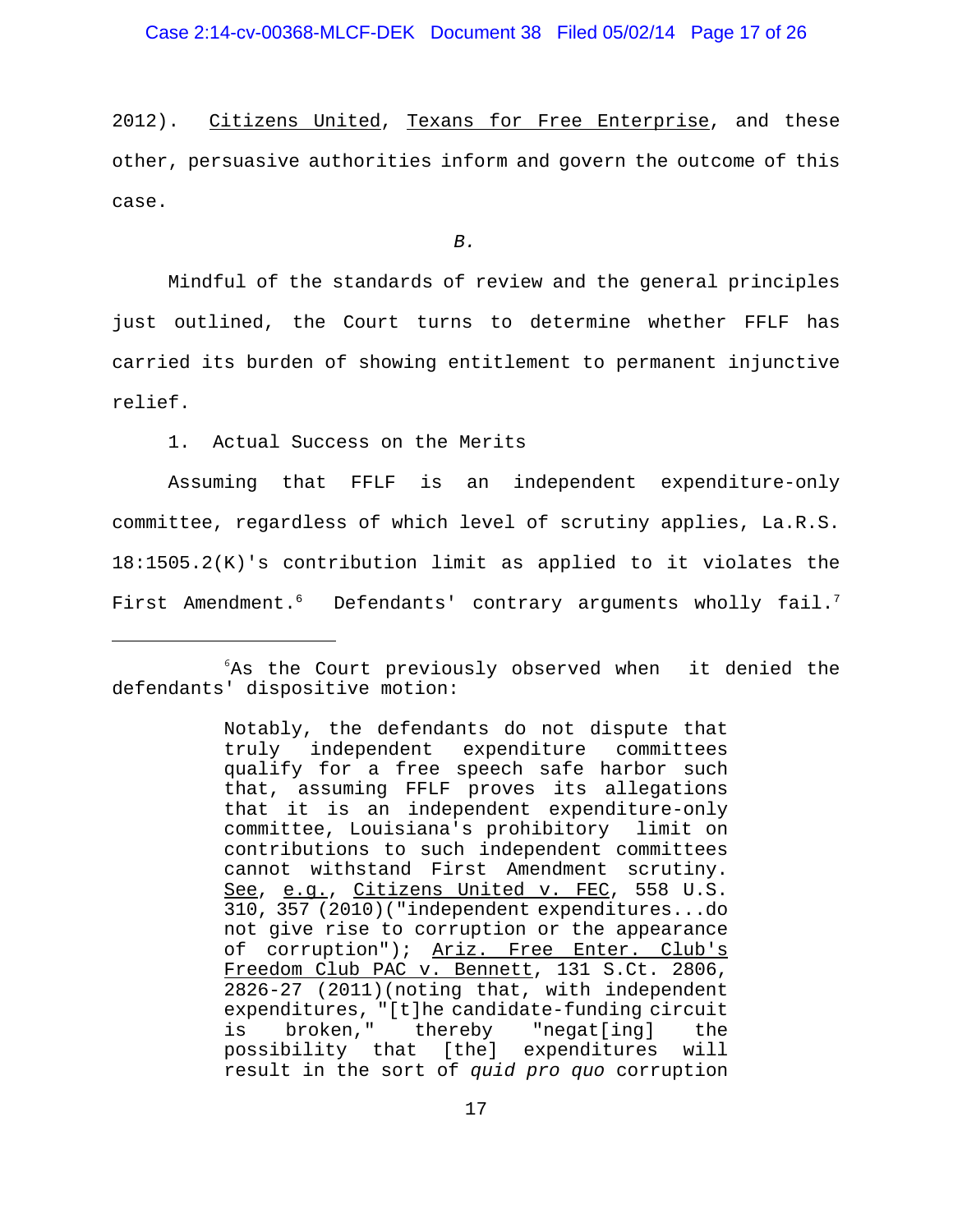with which our case law is concerned"); see also SpeechNow.org v. FEC, 599 F.3d 686, (D.C.Cir. 2010)(holding that provision limiting contributions by individuals to political committees that made only independent expenditures violated the First Amendment).

See Order and Reasons 4/16/14; see also New York Progress and Protection PAC v. Walsh, No. 13-6769, 2014 WL 1541781, at \*3 (S.D. N.Y. Apr. 24, 2014)("[o]nce it is determined that [plaintiff] is an independent expenditure-only organization, there is little left for the [c]ourt to do....").

<sup>7</sup> Few contested legal questions are answered so consistently by so many courts and judges." New York Progress and Protection PAC v. Walsh, 733 F.3d 483, 488 (2d Cir. 2013). Remarking, similarly, "[w]e tread a well-worn path", the Fifth Circuit observed that:

> every federal court that has considered the implications of Citizens United on independent groups like [Texans for Free Enterprise] has been in agreement: There is no difference in principle–-at least where the only asserted state interest is in preventing apparent or actual corruption–-between banning an organization such as [plaintiff] from engaging in advocacy and banning it from seeking funds to engage in that advocacy....

Texans for Free Enterprise v. Texas Ethics Comm'n, 732 F.3d 535, 537-38 (5<sup>th</sup> Cir. 2013). In Texans for Free Enterprise, the Fifth Circuit affirmed the grant of preliminary injunctive relief enjoining the Texas Ethics Commission from enforcing a Texas election code provision that banned "unauthorized contributions", regardless of whether the relevant political committee makes only direct campaign expenditures (as opposed to making direct contributions to candidates). In so doing, the Fifth Circuit noted that the case was "one step removed from Citizens United" in that "[i]nstead of banning Citizens United from producing its movie, the Texas code provisions would instead have forbidden Citizens United from giving money to another political group so that *that* group would produce and distribute the film ... and the statute would have prohibited Citizens United from accepting donations from other corporations so that Citizens United could produce the film during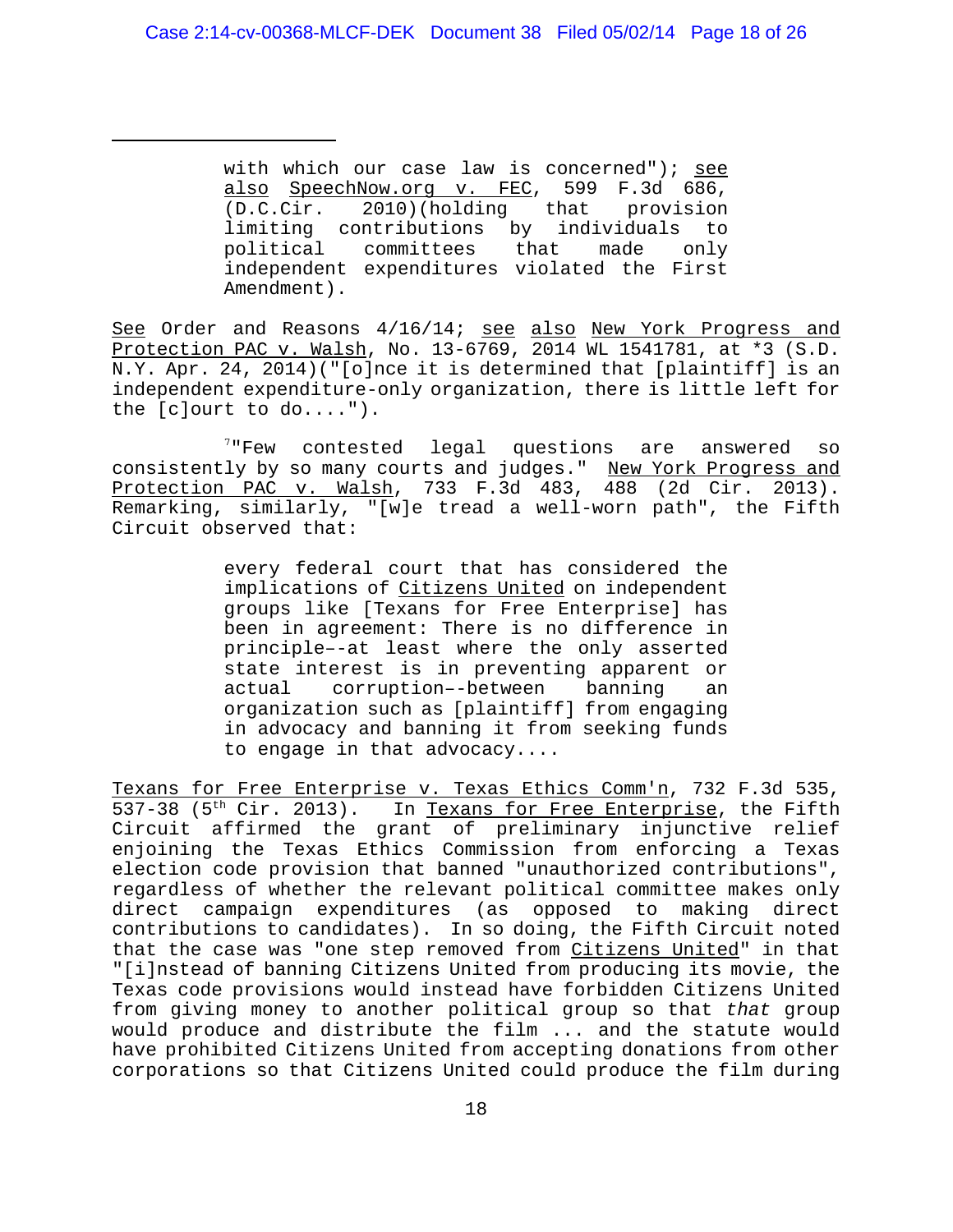# Case 2:14-cv-00368-MLCF-DEK Document 38 Filed 05/02/14 Page 19 of 26

"By definition," independent expenditures are "political speech presented to the electorate that is not coordinated with a candidate" and, therefore, the State lacks any interest (anticorruption or otherwise) in restricting contributions for independent expenditures. See Citizens United, 558 U.S. at 357, 360. Donors have an absolute, unfettered First Amendment interest in contributing money to be used for independent purposes in politics, and the State simply has no legitimate interest in restricting such contributions. See SpeechNow.org., 599 F.3d at 694-95. In short, independent expenditure committees are sacrosanct under the First Amendment.

The State defends its law as applied to FFLF on anticircumvention grounds and on the ground that FFLF is a "singlecandidate" committee. But FFLF's request for injunctive relief rests solely on its submission that it is an independent expenditure-only committee: FFLF concedes that limits on contributions to groups whose expenditures are coordinated, directly or indirectly with political candidates or their agents could certainly withstand First Amendment scrutiny. In support of its promise that it is an independent political committee, FFLF submits a sworn, and quite specific, declaration of its founder,

the election season." Id. (emphasis in original). Defendants' attempts to distinguish the case literature on this point is impotent at best.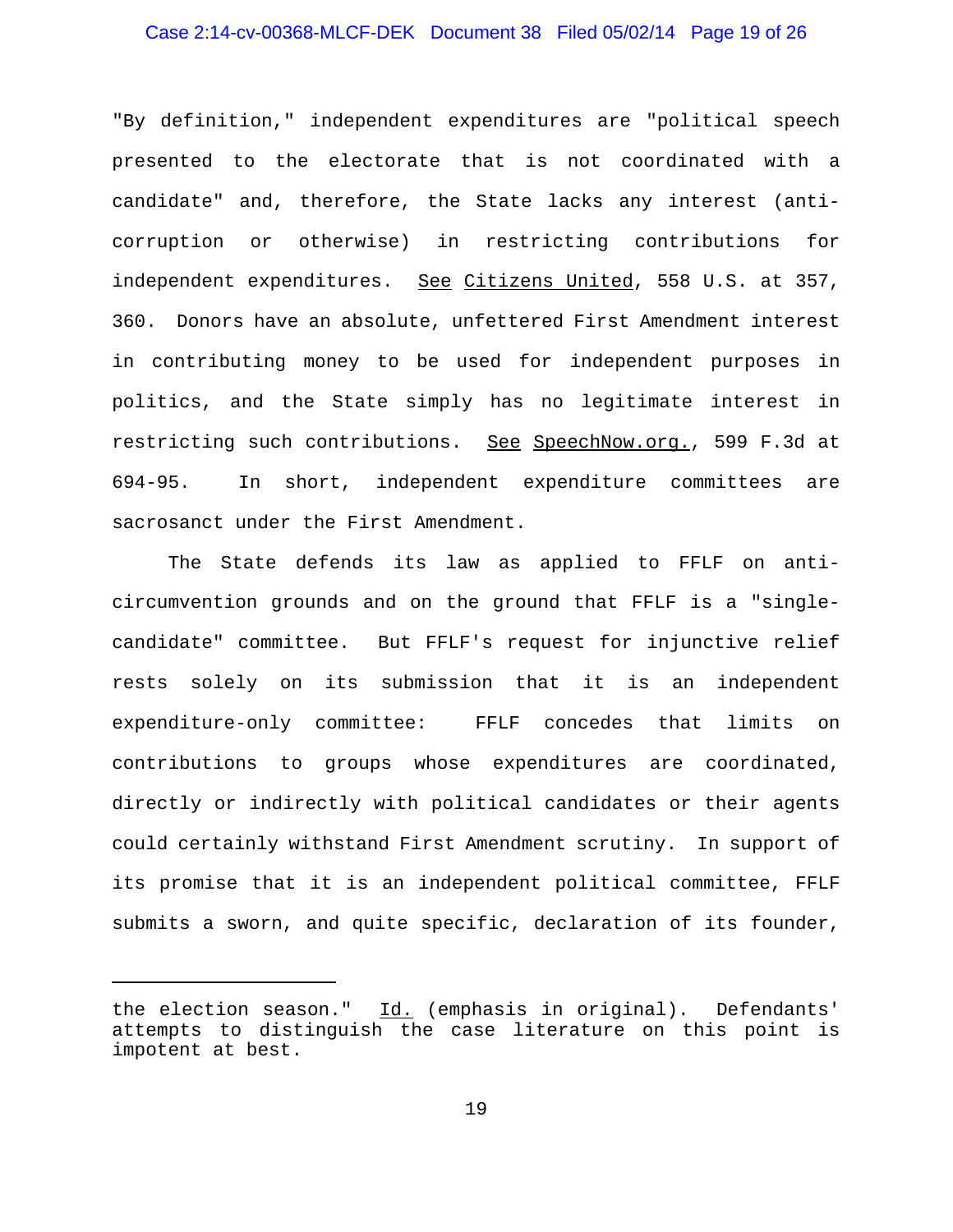Charles Spies; he declares:

... 2. I am the Treasurer of the Fund for Louisiana's Future ("FFLF").

3. FFLF is an independent expenditure-only political action committee that is registered with the Louisiana Committee on Campaign Finance Disclosure (the "Supervisory Committee") as a state "political committee." It discloses its contributions and expenditures with the Supervisory Committee. Its principal place of business is 6048 Marshall Foch Street, New Orleans, LA 70124.

4. FFLF was established to make independent expenditures in support of conservative candidates in federal, state and local elections in Louisiana, primarily in the form of television, radio, print, internet and telephone advertisements. FFLF's only expenditures to influence elections in Louisiana are and will be independent of any candidate or candidates.

5. FFLF does not and will not make contributions to, or coordinated expenditures on behalf of, candidates or political party committees.

6. FFLF's independent expenditures are not and will not be made in cooperation, consultation, or concert, with, or at the request or suggestion of, any candidates, their authorized political committees, or their agents. All decisions concerning the expenditure of FFLF's funds are made independent of any candidate, campaign, party committee, or their agents.

7. FFLF was established by me. I am an experienced attorney specializing in political law, I have worked at the Federal Election Commission, and have over a decade of experience advising corporations, trade associations, candidates, campaigns, political parties, and independent expenditure-only groups, like FFLF. For example, during the 2012 Presidential election, I was the founder and treasurer of the largest Super PAC in history, Restore Our Future, Inc., which supported the candidacy of Mitt Romney. Restore Our Future, Inc. did not coordinate any of its expenditures with Mitt Romney or his campaign. As a result of my experiences, I am acquainted with numerous individuals and business entities who regularly make large contributions to support political advocacy.

8. FFLF was not established, financed, maintained, or controlled by a political committee authorized by any political candidate for office.

9. FFLF currently plans to run independent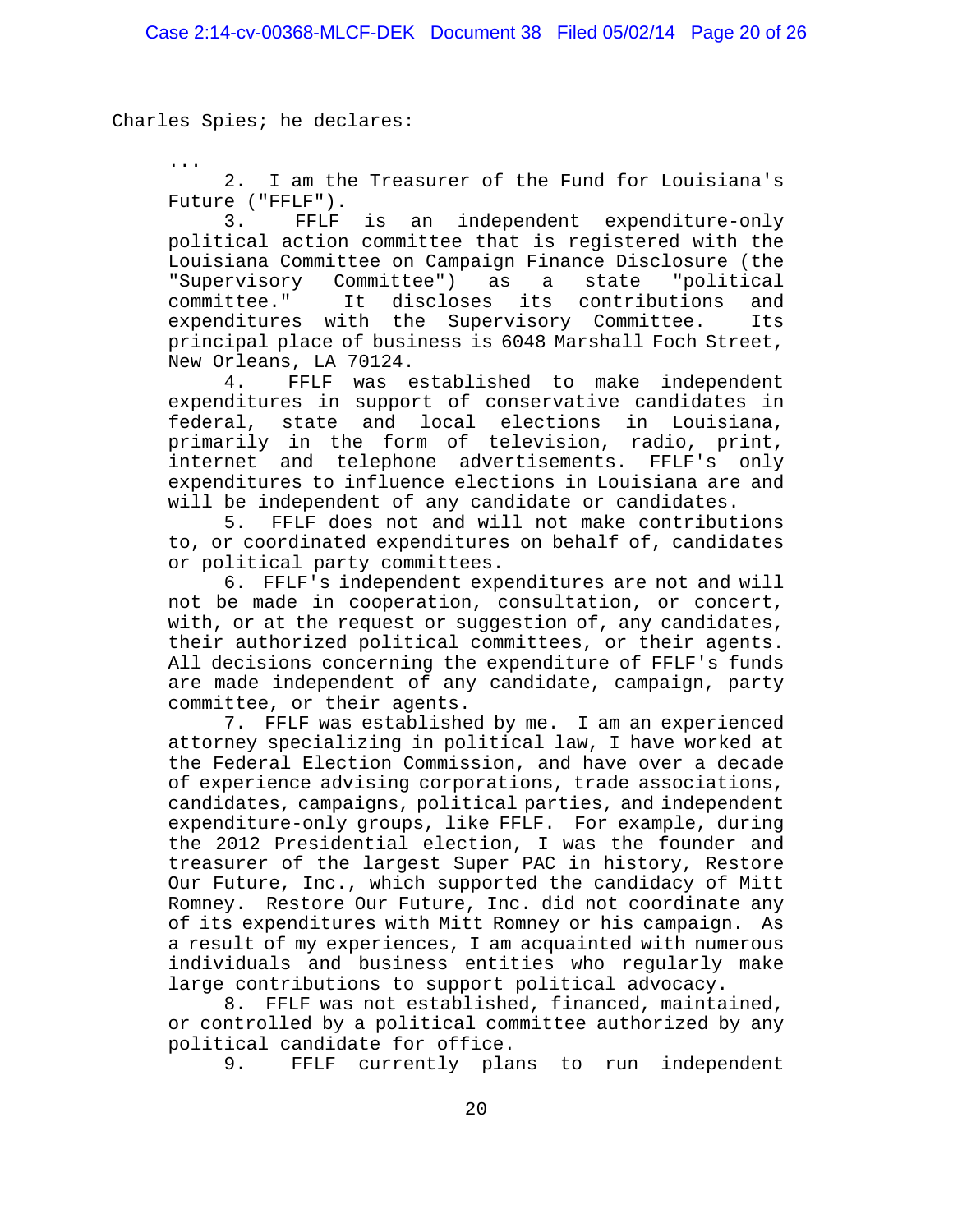expenditure advertisements, primarily in the form of television, radio, print, internet and telephone advertisements, in Louisiana's 2014 and/or 2015 local and state elections. These expenditures will not be made in cooperation, consultation, or concert, with, or at the request or suggestion of, any candidates, their authorized political committees, or their agents.

10. As Treasurer, I am responsible for decisions made by FFLF regarding the use of funds for independent expenditures. In fulfilling my duties as Treasurer of FFLF, I will not consult or coordinate with any candidate or campaign regarding FFLF's independent expenditures.

11. FFLF does not, and will not, use any portion of the funds it raises for either direct contributions to or direct expenditures on behalf of any political candidate, campaign, or party, or their agents or authorized political committees.

12. FFLF solicits and receives contributions directly from individuals, corporations and other organizations. FFLF collects and maintains its own accounting records reflecting contributions and expenditures, which are independent of any other organization.

13. FFLF is not, and never has been, an authorized committee of any political candidate, campaign, or party, and does not coordinate the development of its advertisements or otherwise coordinate its spending with any candidate.

14. But for La.R.S. 18:1505.2(K), FFLF would solicit and accept unlimited contributions from individuals. FFLF has identified individuals who it believes are willing to contribute more than \$100,000 to FFLF but for La.R.S. 18:1505.2(K).

15. I corresponded with Donald T. Bollinger on February 11, 2014. Mr. Bollinger stated that he would contribute \$125,000 to FFLF to make independent expenditures in support of conservative Louisiana candidates if La.R.S. 18:1505.2(K) were enjoined.

16. Based on my experience and discussions with other potential donors, I am confident that, if La.R.S. 18:1505.2(K) were enjoined, FFLF would receive donations in excess of \$100,000 from multiple other donors as well.

17. FFLF is refraining from accepting these and other contributions because of the civil and criminal penalties imposed for violations of the Louisiana election laws.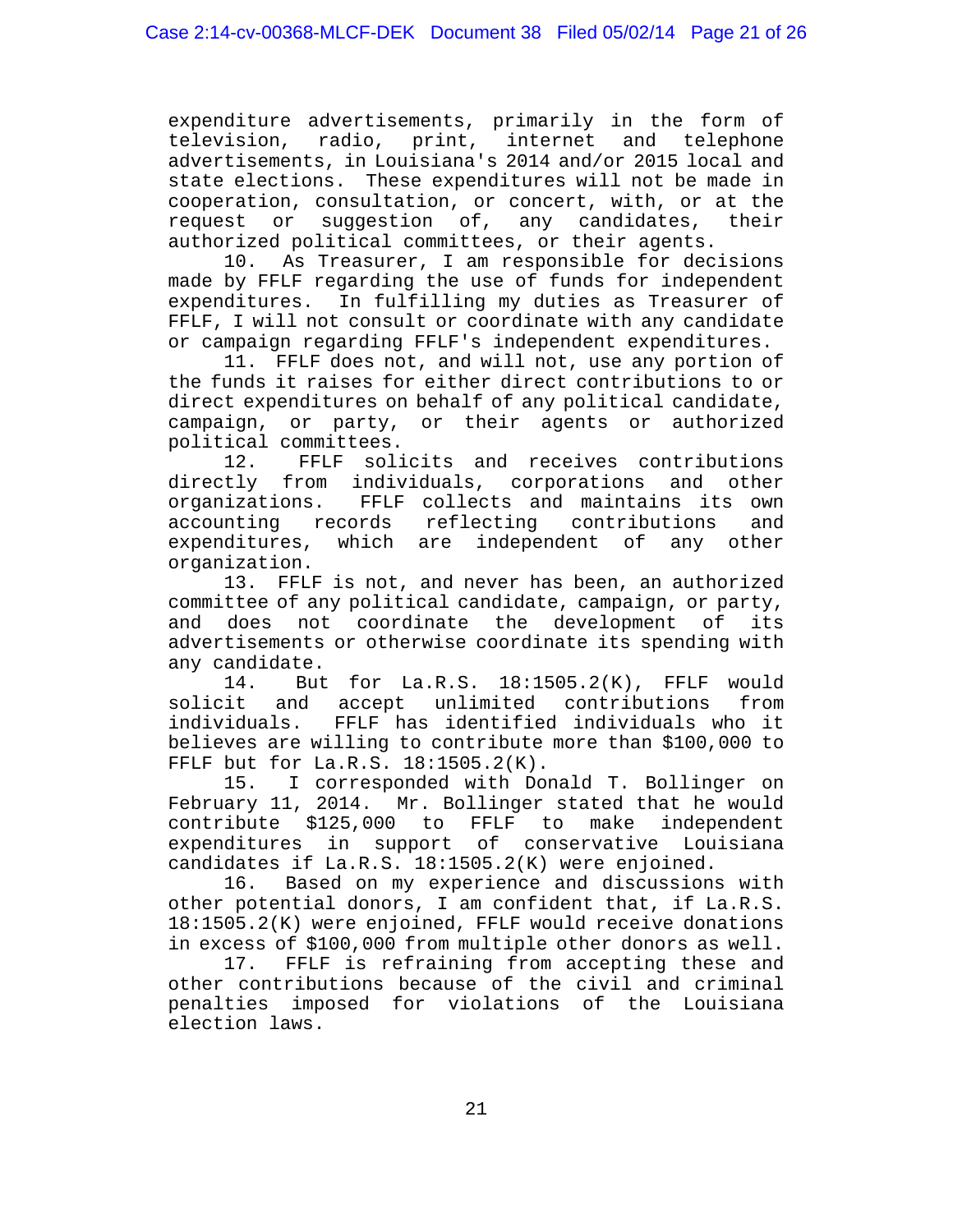### Case 2:14-cv-00368-MLCF-DEK Document 38 Filed 05/02/14 Page 22 of 26

In light of these uncontroverted facts, the "candidate-funding circuit", FFLF argues, is "broken" twice over: the donor (such as Mr. Bollinger) gives money to an independent intermediary (here, FFLF), who then spends the money independently of any candidate. See Arizona Free Enter. Club's Freedom Club PAC v. Bennett, 131 S.Ct. 2806, 2826-27 (2011). The Spies affidavit defines the very essence of the independent expenditure committee.

The defendants ineffectively counter that Spies admitted in an appearance before the Board that FFLF supports David Vitter and that the media has reported that FFLF is a Super PAC set up to support the Senator and his 2015 gubernatorial quest. But the defendants offer no competing evidence in support of their contention that FFLF coordinates with Senator Vitter; nor has there been an effort to discover from FFLF or other sources to advance the inquiry on this central question. $8$ 

<sup>&</sup>lt;sup>8</sup>The defendants appear to suggest that a political committee cannot be considered independent if it was formed or acts to advance a particular candidate. Defendants' logic is unrealistic. The Second Circuit rejected outright the district court's observation that "so-called independent expenditure-only committees that have only one purpose–advancing a single candidacy at a single point in time–are not truly independent as a matter of law"; "[n]ot so", the Second Circuit observed, reasoning instead that it is the "'absence of prearrangement and coordination' with a candidate [that] are the hallmarks of committee independence." New York Progress and Protection PAC, 733 F.3d at 488 n.3 (citing Citizens United and Buckley). Thus, "[a]n independent committee's choice to advocate on behalf of a single candidate, and its formation after that candidate is nominated, are irrelevant." Id. With respect to the Federal Election Campaign Act, the Supreme Court noted recently: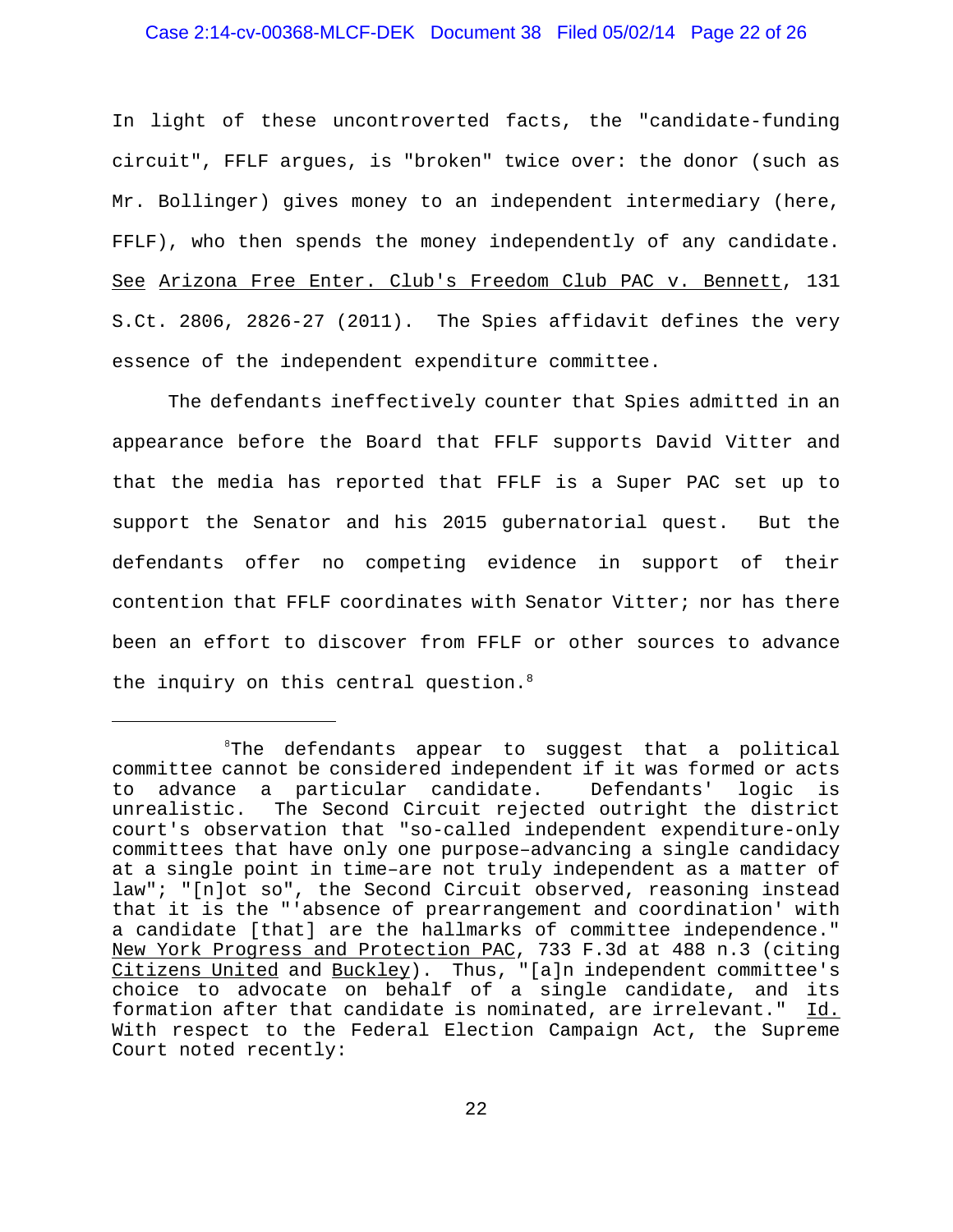The record does not disclose any coordination with Senator Vitter or any other specific candidate or campaign. Thus, the record discloses no genuine dispute as to the material fact respecting FFLF's independence and compels the conclusion that injunctive relief is summarily appropriate. Given the overwhelming legal authority supporting FFLF's position and the fact that it has demonstrated that it is indeed an independent Super PAC, FFLF has shown entitlement to judgment as a matter of law and it, therefore, has succeeded on the merits of its First Amendment challenge. $^9$  Why injunctive relief?

McCutcheon v. FEC, 134 S.Ct. 1434, 1442 n.2 (2014). The Court hastens to note that something with more gravitas than press reports might have been of more assistance to the credibility of defendants' submissions on the matter of independence. Moreover, whether or not Mr. Spies told the Board he was for Senator Vitter is not fatal to "independence." Nothing in the statute prohibits the support of only one candidate.

<sup>9</sup>It has been observed in the context of requests for preliminary injunctive relief that, in the face of a First Amendment challenge, "the likelihood of success on the merits is the dominant, if not dispositive factor" driving entitlement to relief. See New York Progress and Protection PAC, 733 F.3d at 488 (citing Joelner v. Vill. of Wash. Park, 378 F.3d 613, 620 (7th Cir. 2004)).

A PAC is a business, labor, or interest group that raises or spends money in connection with a federal election, in some cases by contributing to candidates. A so-called "Super PAC" is a PAC that makes only independent expenditures and cannot contribute to candidates. The base and aggregate limits govern contributions to traditional PACs, but not to independent expenditure PACs. See SpeechNow.org. v. Fed. Election Comm'n, 599 F.3d 686, 695-96 (D.C. Cir. 2010)(en banc).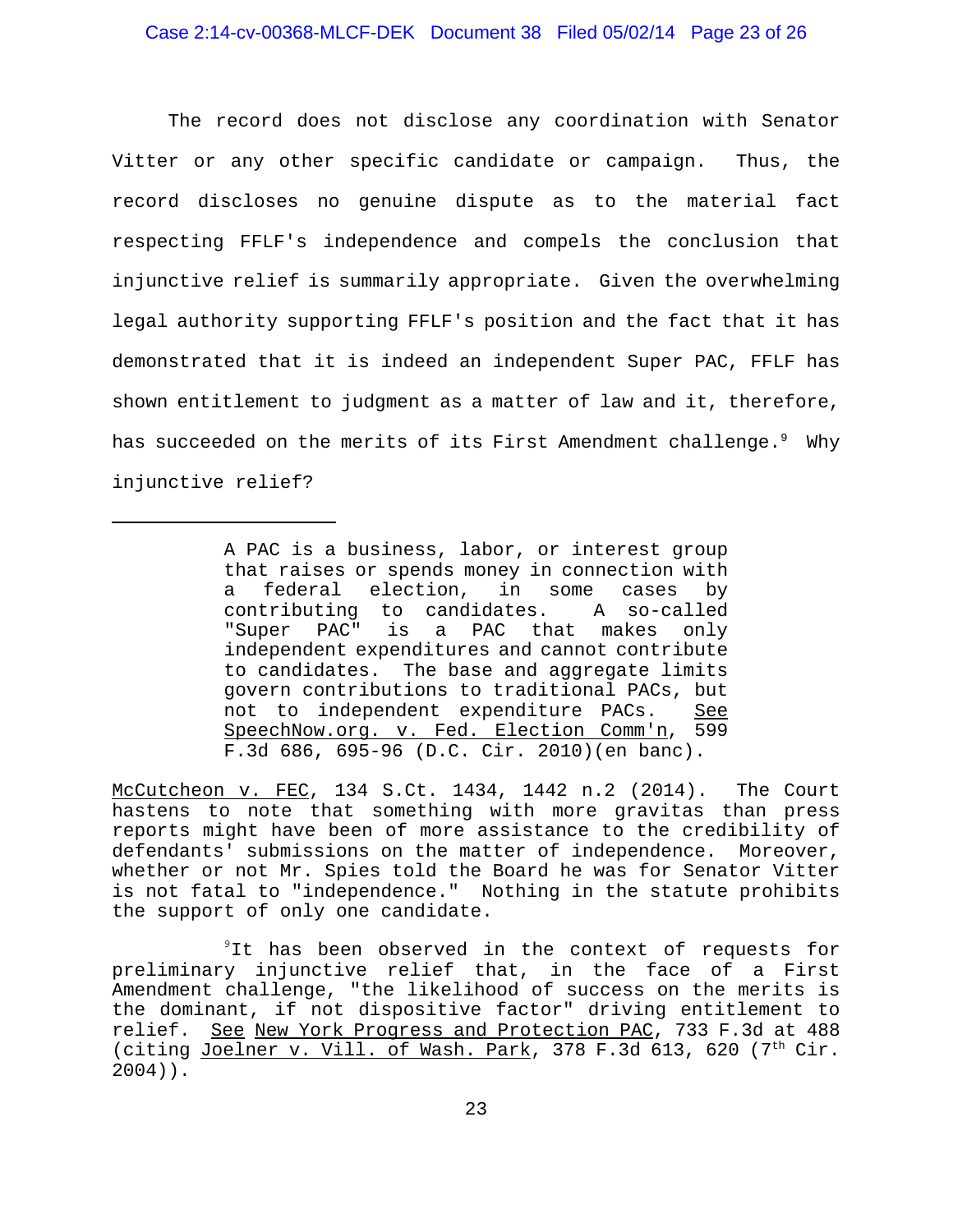# 2. Irreparable Injury Absent Injunction

FFLF contends that, absent injunctive relief, FFLF and its prospective donors face the dilemma of either engaging in political advocacy to the fullest by accepting donations in excess of the contribution limit and thereby risking enforcement proceedings and penalties, or complying with the statutory limit, thus selfcensoring and chilling their own speech for fear of enforcement proceedings. With the continuing threat of penalties, FFLF is denied the ability to solicit and accept funds that it would use for political speech; as such, the defendants are preventing it from engaging in political advocacy during the 2014 and 2015 state and local Louisiana elections. FFLF has demonstrated that it is suffering irreparable harm for which monetary damages are inadequate.

"Placing limits on contributions which in turn limit expenditures plainly impairs freedom of expression." Citizens Against Rent Control v. City of Berkeley, 454 U.S. 290, 299 (1981). It is well-settled that "[t]he loss of First Amendment freedoms, for even minimal periods of time, unquestionably constitutes irreparable injury." Elrod v. Burns, 427 U.S. 347, 373 (1976). FFLF's "ability to speak is undoubtedly limited when it cannot raise money to pay for speech." See Texans for Free Enter., 732 F.3d at 539. The relief FFLF seeks would fill the gap that exists in the state campaign finance law, which pre-dates Citizens United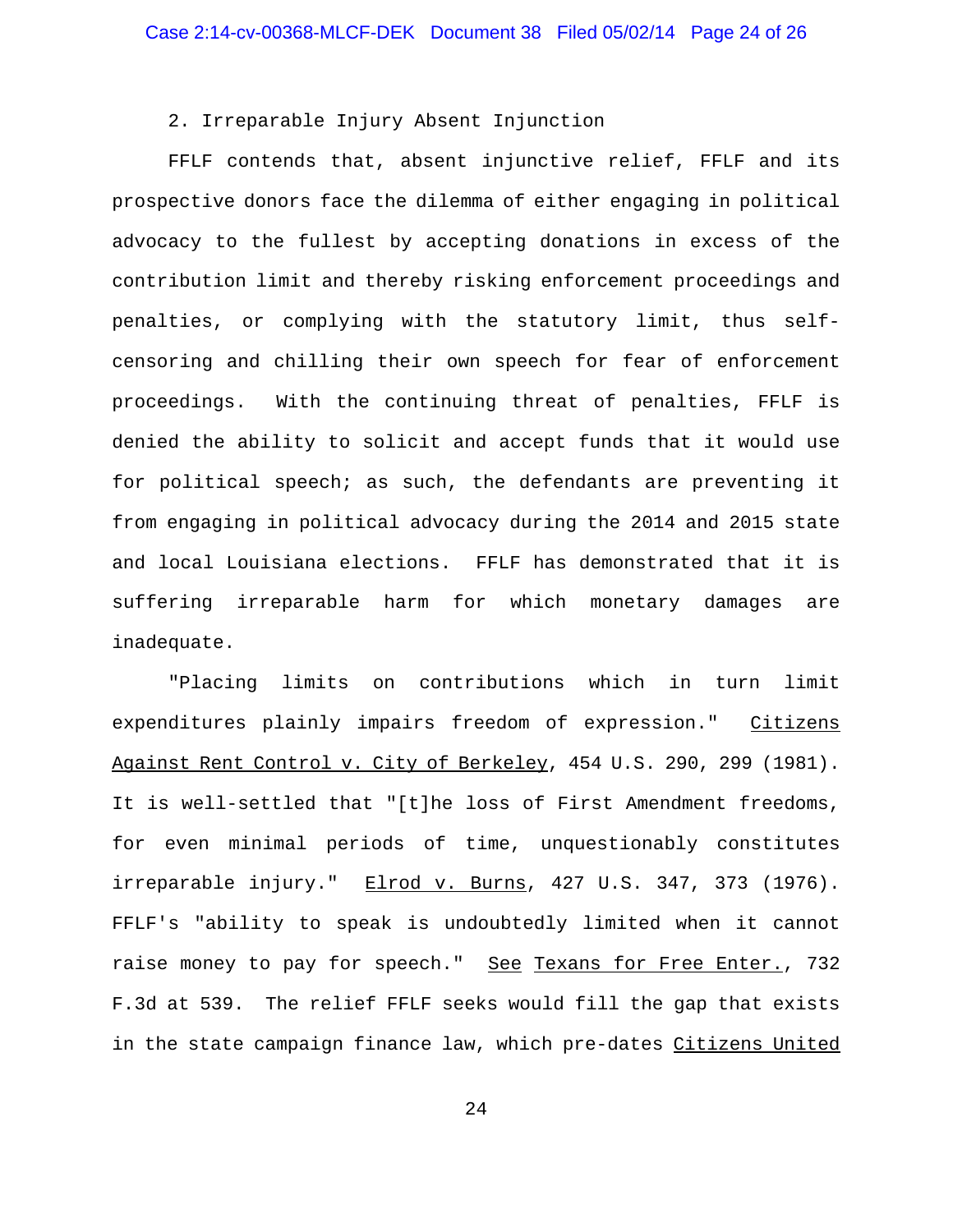# Case 2:14-cv-00368-MLCF-DEK Document 38 Filed 05/02/14 Page 25 of 26

and its progeny and does not define, or exclude from the law's reach, independent expenditure-only committees. FFLF has established irreparable injury that cannot be compensated with post-election relief or after-the-fact money damages.

3. Balance of Hardships

FFLF has demonstrated significant and irreparable injury to its free speech rights, whereas the defendants have failed to point to any credible harm they would suffer as a result of the issuance of an injunction. Indeed, the balance of harms clearly favors the plaintiff, whose speech has been and continues to be reduced by virtue of the threat of enforcement of La.R.S. 18:1505.2(K). The State simply "does not have an interest in the enforcement of an unconstitutional law." ACLU v. Ashcroft, 322 F.3d 240, 247 (3d Cir. 2003); New York Progress and Protection PAC, 733 F.3d at 488 (citation omitted).

4. The Public Interest

"[I]njunctions protecting First Amendment freedoms are always in the public interest." Texans for Free Enterprise, 732 F.3d at 539 (citing Christian Legal Soc'y v. Walker, 453 F.3d 853, 859 (7<sup>th</sup> Cir. 2006)). The defendants speculate without facts that the State has an interest in preventing circumvention and corruption. But the overwhelming authority already outlined condemns the defendants' arguments. See id.

FFLF has carried its burden to prove entitlement to a